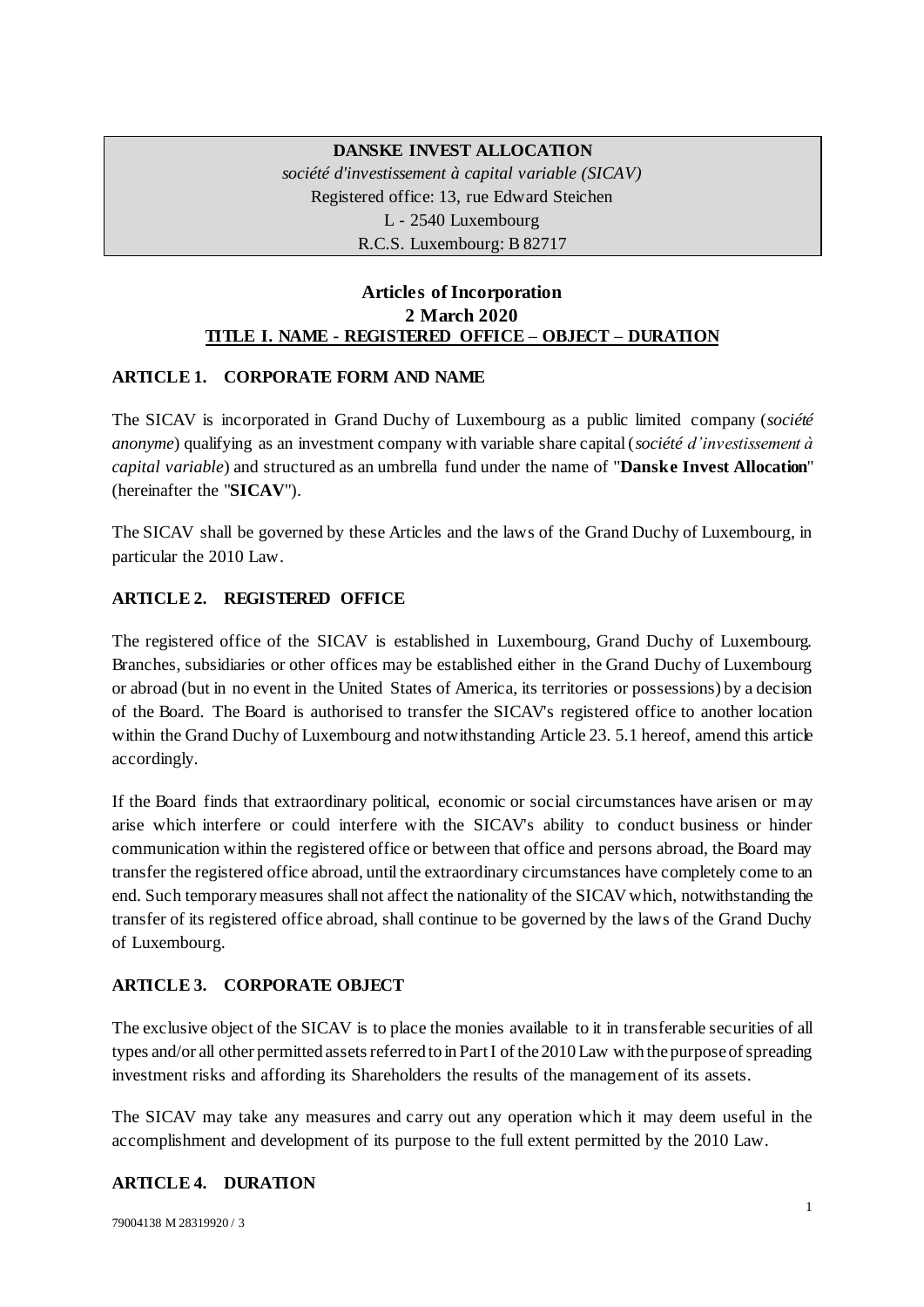The SICAV is incorporated for an unlimited period of time.

#### **TITLE II. SHARE CAPITAL - SHARES - NET ASSET VALUE**

#### <span id="page-1-0"></span>**ARTICLE 5. SHARE CAPITAL - FUNDS - CLASSES OF SHARES**

The initial capital at the incorporation of the SICAV was thirty-one thousand euros (EUR 31,000.-) divided into thirty one (31) fully paid up Shares with no par value.

The capital of the SICAV shall be represented by fully paid up Shares of no par value and shall at any time be equal to the total net assets of the SICAV pursuant [to Article 11](#page-9-0) hereof.

The minimum capital of the SICAV shall be one million two hundred and fifty thousand euros (EUR 1,250,000.-). The SICAV's share capital is expressed in euro unless the Board determines in good faith that the euro is at risk of ceasing to be, or, is no longer the appropriate reference currency for the SICAV. The reference currency may be converted into another currency, at the discretion of the Board.

Shares of a Fund (as such term is defined below) into which another Fund has invested (crossinvestment) shall not be taken into account for the purpose of the calculation of the minimum capital requirement. For the purpose of determining the capital of the SICAV, the net assets attributable to each Class shall, if not expressed in euro, be converted into euro and the capital shall be the total of the net assets of all the Classes.

The Board may without limitation and at any time establish one or several portfolios of assets (each a "**Fund**") (also commonly known as sub-funds or compartments) under its umbrella structure to which specific assets, Shares and/or Classes etc. relate, each constituting a compartment within the meaning of Article 181 of the 2010 Law. The Board shall attribute specific investment objectives and policies and denomination to each Fund or other characteristics which shall be described in the Sales **Documents** 

The SICAV shall be considered as one single legal entity. However, for the purpose of the relationship between Shareholders, each Fund will be deemed to be a separate entity. The rights of Shareholders concerning a Fund or which have arisen in connection with the creation, operation or liquidation of a Fund are limited to the assets of that Fund. With regard to third parties, in particular towards the SICAV's creditors, each Fund shall be exclusively responsible for all liabilities attributable to it with third party creditors having recourse only to the assets of the Fund concerned.

The Board may further, pursuant to [Article 7](#page-4-0) hereof, decide to create for each Fund one or several Classes with specific characteristics such as their denomination, charge and fee structure, distribution policy, currency, minimum holding or investment amount, or such other specificity or eligibility criteria as determined from time to time by the Board and disclosed in the Sales Documents, as the case may be. The SICAV may offer new Classes at any time without the approval of the Shareholders. Such new Classes may be issued on terms and conditions that differ from the existing one(s).

The Board may further decide that, within each Fund, the Shares are to be issued in series representing all Shares issued on any Valuation Day in any Class. In such a case, reference to Class in these Articles shall consequently read as a reference to series, when applicable.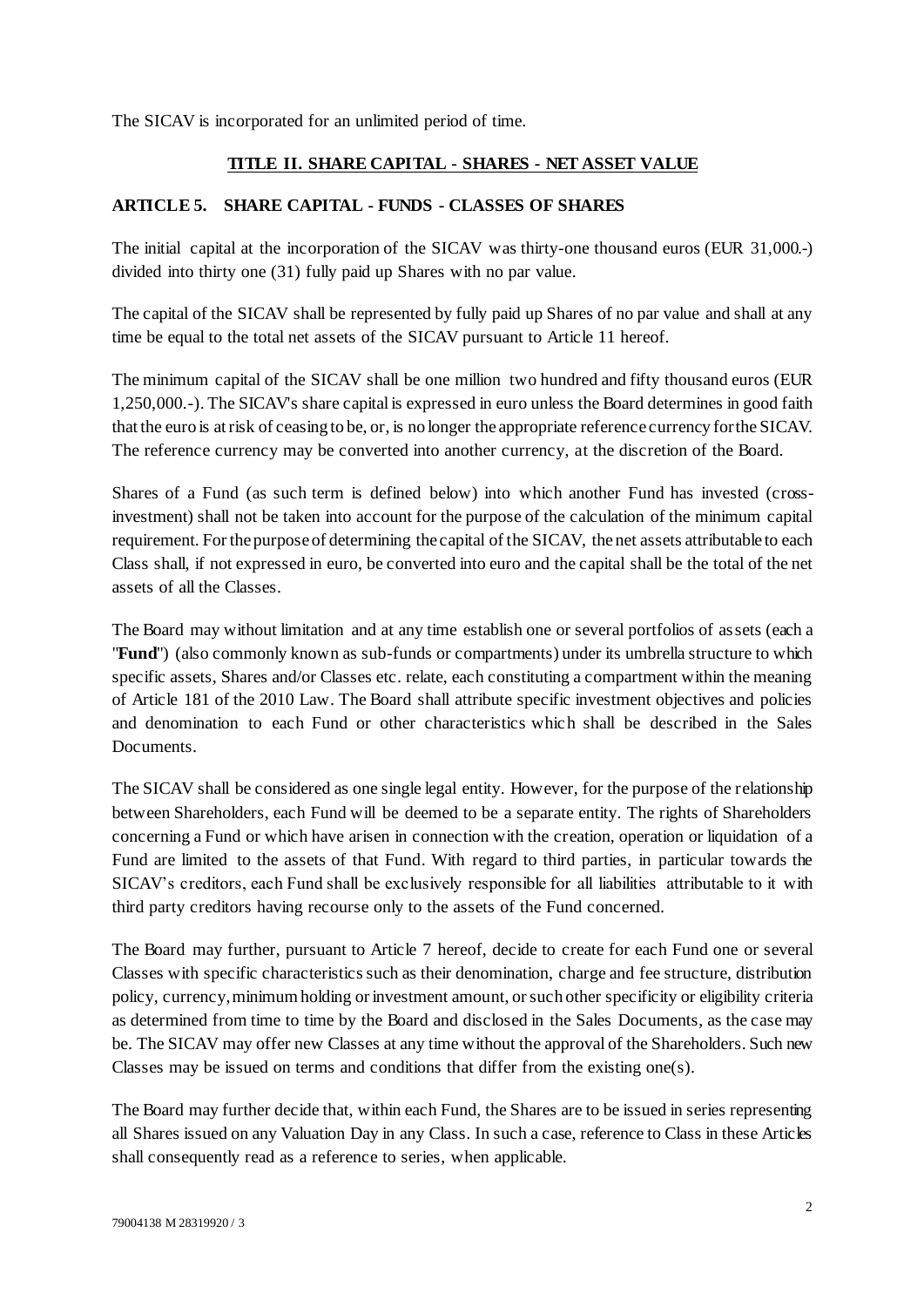The Board may create each Fund and/or Class for an unlimited or limited duration. In the latter case, the Board may, at the expiration of the initial period of time, extend the duration of the Fund or Class(es) one or several times. The Shareholders shall be duly informed of each extension by way of notice. At the expiry of the duration of a Fund or Class(es), the SICAVshall redeem all the Shares in the relevant Fund or Class(es), in accordance with [Article 8](#page-5-0) below, notwithstanding the provisions of [Article 28](#page-24-0) below.

The Sales Documents of Funds and/or Class(es) with limited duration shall indicate the duration of such Fund and/or Class(es).

Under the conditions set forth in Luxembourg laws and regulations, the Board may, at any time it deems appropriate (i) create any Fund as a feeder UCITS or (ii) convert any existing Fund into a feeder UCITS or a master UCITS within the meaning of the 2010 Law.

## **ARTICLE 6. FORM OF SHARES**

### **Registered Shares**

Shares are issued without par value and are fully paid-up. Shares shall be issued in registered form only provided that Shares may also be issued in dematerialised form under the conditions provided for by the Dematerialisation Act and to the extent permitted by the Prospectus.

All Shares in registered form shall be registered in the Shareholders' Register which shall be kept by the SICAV, the Management Company or by one or more entities designated thereto by the SICAV or the Management Company and, such register shall contain the name of each owner of Shares, his/her/its residence or elected domicile as indicated to the SICAV, the number of Shares held by the owner of record and the amount paid up on each Share and/or fraction of a Share, as the case may be. The inscription of the Shareholder's name in the Shareholders' Register evidences the Shareholder's right of ownership of such Shares.

The SICAV shall decide whether a Share Certificate for such inscription shall be delivered to the Shareholder or whether the Shareholder shall receive a written confirmation of his/her/its shareholding. Global certificates may also be issued at the discretion of the Board. The Share Certificates (if issued) shall be signed by two Directors, whose signatures shall be either manual or printed. However, one of the signatures may be made by a person duly authorised thereto by the Board, in the latter case, the signature shall be manual.

If any Shareholder can prove to the satisfaction of the SICAV that the Shareholder's Share Certificate has been mislaid, mutilated or destroyed then, at the Shareholder's request, a duplicate Share Certificate may be issued under such conditions and guarantees, including but not restricted to a bond issued by an insurance SICAV, as the SICAV may determine. At the issuance of the new Share Certificate, on which it shall be recorded that it is a duplicate, the original Share Certificate in replacement of which the new one has been issued, shall become void.

The SICAV may, at its election, charge to the Shareholder the costs of a duplicate or of a new Share Certificate and all reasonable expenses incurred by the SICAV in connection with the issue and registration thereof or in connection with the cancellation of the original Share Certificate.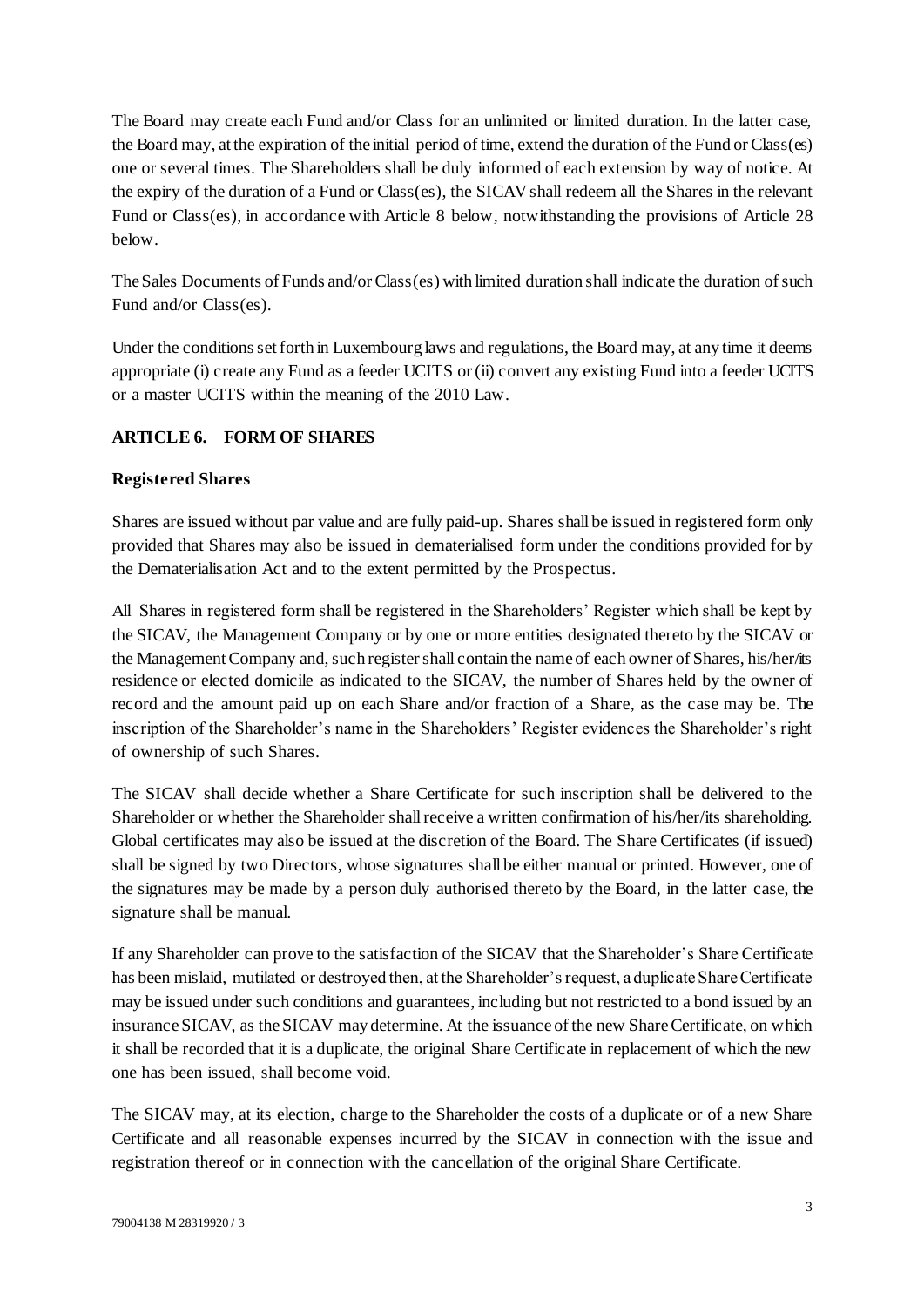Any transfer of registered Shares may be effected by a written declaration of transfer entered in the Shareholders' Register of the SICAV, such declaration of transfer to be executed by the transferor and the transferee or by persons holding suitable powers of attorney, and in accordance with the provisions applying to the transfer of claims provided for in Article 1690 of the Luxembourg Civil Code. The SICAVmay also accept as evidence of transfer other instruments of transfer evidencing the consent of the transferor and the transferee to the SICAVincluding but not limited to delivery to the SICAV(including to an agent thereof duly authorised to that effect) of Share Certificates, if any, along with other instruments of transfer satisfactory to the SICAV.

Shareholders shall provide the SICAV or its agents with an address to which all notices and announcements may be sent. Such address will also be entered into the Shareholders' Register. In the event that a Shareholder does not provide an address, or a Shareholder's address is incorrect or invalid, the SICAV may permit a notice to this effect to be entered into the Shareholders' Register and the Shareholder's address will be deemed to be at the registered office of the SICAV, or at such other address as may be so entered into by the SICAV from time to time, until another address shall be provided to the SICAV by such Shareholder. A Shareholder may, at any time, change the address as entered into the Shareholders' Register by means of a duly signed written notification to the SICAV or its agents, or at such other address as may be set by the SICAV from time to time. The SICAV shall be entitled to rely on the last notified address.

### **Dematerialised Shares**

For the purposes of issuing Shares in dematerialised form, the SICAV shall comply with the provisions of Article 4 of the Dematerialisation Act.

As allowed by Article 17 of the Dematerialisation Act, the SICAV can, for the purposes of identifying the Shareholders and at its expense, request from the relevant settlement organisation or central account keeper the name, nationality, date of birth or incorporation and address of the account holders in the relevant central account keeper' or settlement organisation's books which immediately confers or may confer in the future voting rights at general meetings of Shareholders, together with the number of Shares held by each of them and, where applicable, the limitations the Shares may be subject to. The same information on the holders of Shares for their own account shall be gathered by the SICAV through the account keepers or any other person who have a securities account with relevant settlement organisation or central account keeper on which are credited Shares of the SICAV. The SICAV can request the persons indicated on the lists given to it to confirm that they hold the Shares for own account.

#### **Conversion of registered Shares into dematerialised Shares**

Shares may be converted from registered Shares in issue into dematerialised Shares at the initiative of the SICAV in accordance with the applicable legal provisions and in particular the provisions of the Dematerialisation Act.

#### **Co-ownership, fractional Shares**

The SICAV recognises only one single owner per Share. If one or more Shares are jointly owned or if the ownership of Shares is disputed, all persons claiming a right to such Share(s) have to appoint one single representative of such Share(s) towards the SICAV. The failure to appoint such attorney implies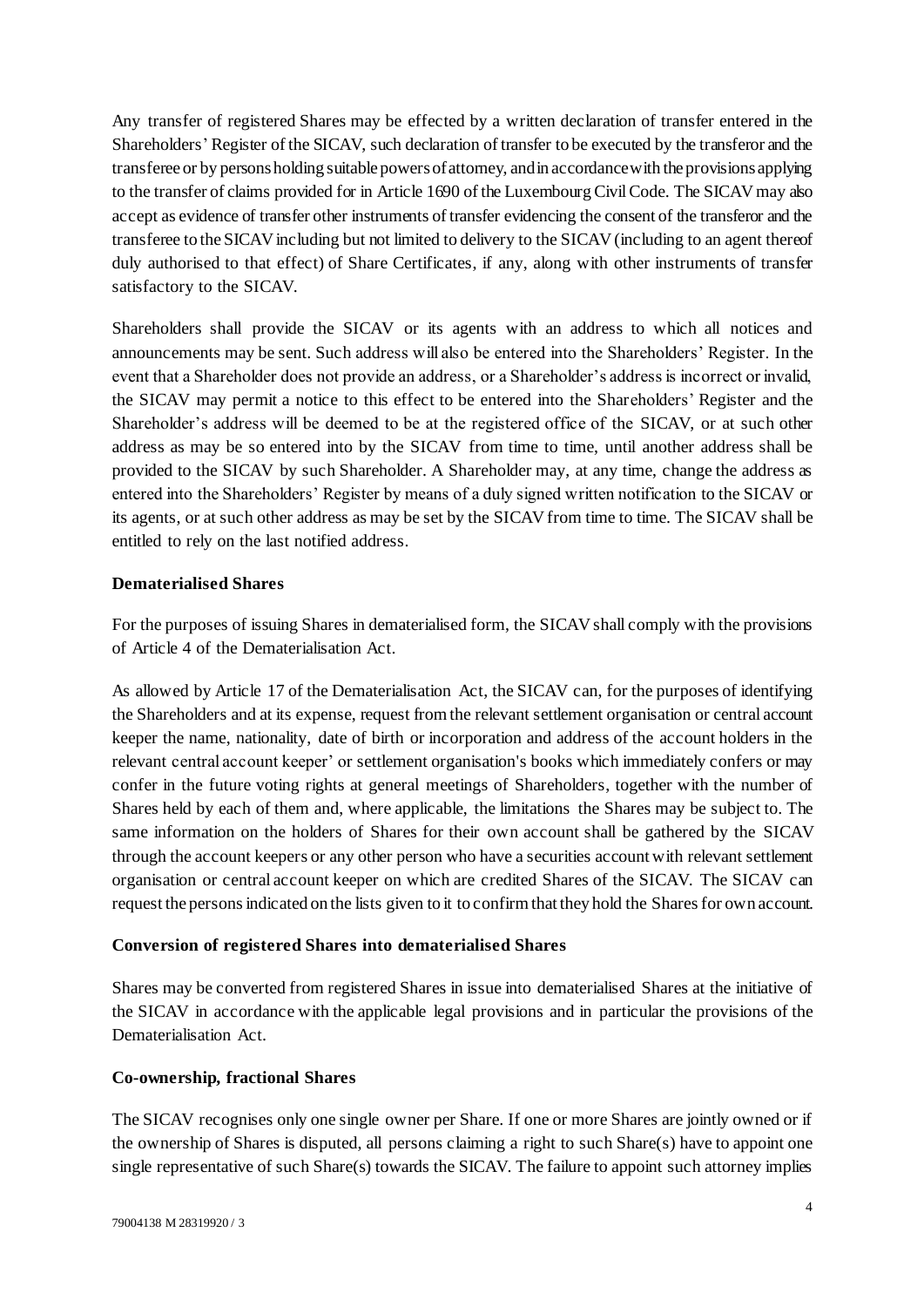a suspension of the exercise of all rights attached to such Shares.

The SICAV may decide to issue fractional Shares. Fractional Shares may be issued with decimal places (rounding up or down of the last decimal). Such fractional Shares shall not be entitled to vote but shall be entitled to participate in the net assets attributable to the relevant Class on a pro rata basis.

### **Non-voting Shares**

The SICAV may issue non-voting Shares in accordance with and subject to the requirements and provisions of Articles 430-9 to 430-11 of the 1915 Law.

The maximum number of non-voting Shares which can be issued by the SICAVshall be determined in accordance with the provisions of Article 430-9 of the 1915 Law. Non-voting Shares shall entitle their holders proportionally to the number of Shares they hold and on a *pari passu* basis to: (i) dividend rights (ii) the right to the repayment of the contribution and, (iii) in case of liquidation, to the right to receive liquidation proceeds as the other Shares on a *pari passu* basis.

## <span id="page-4-0"></span>**ARTICLE 7. ISSUE OF SHARES**

The Board is authorised without limitation to issue an unlimited number of fully paid up Shares at any time, without reserving for existing Shareholders a preferential right to subscribe for the Shares to be issued.

The Board may impose restrictions on the frequency at which Shares shall be issued in any Class; the Board may, in particular, decide that Shares of any Class shall only be issued during one or more offering periods or at such other periodicity as provided for in the Prospectus. A Class shall be closed to any new or additional subscription for any such time as the Board may decide in its sole discretion.

The Board or its duly authorised agent shall determine the terms, conditions and procedures applicable to the subscription of Shares including without limitation the execution of subscription documents and the provision of information as may be deemed appropriate.

Except during suspensions in accordance with Article 12, applications for subscriptions that have been received and accepted by the SICAVor its duly authorised agent will be processed at the net asset value calculated after the first cut-off time (as disclosed in the Prospectus) to occur after the time at which the transaction request is received and accepted.

Whenever the SICAV offers Shares for subscription, the price per Share at which such Shares are offered shall be the net asset value per Share of the relevant Class as determined in compliance with [Article 11](#page-9-0) hereof as of such Valuation Day as is determined in accordance with such policy as the Board may from time to time determine. Such price may be increased by a percentage estimate of costs and expenses to be incurred by the SICAV when investing the proceeds of the issue and by applicable charges, fees, sales commissions or taxes, as approved from time to time by the Board. The price so determined shall be payable within a period as determined in the Prospectus which should not exceed three (3) Business Days from the relevant Valuation Day.

Shares may be issued only upon acceptance of the subscription request and Share ownership must be evidenced by the corresponding registration in the Shareholders' Register. At the time of the inscription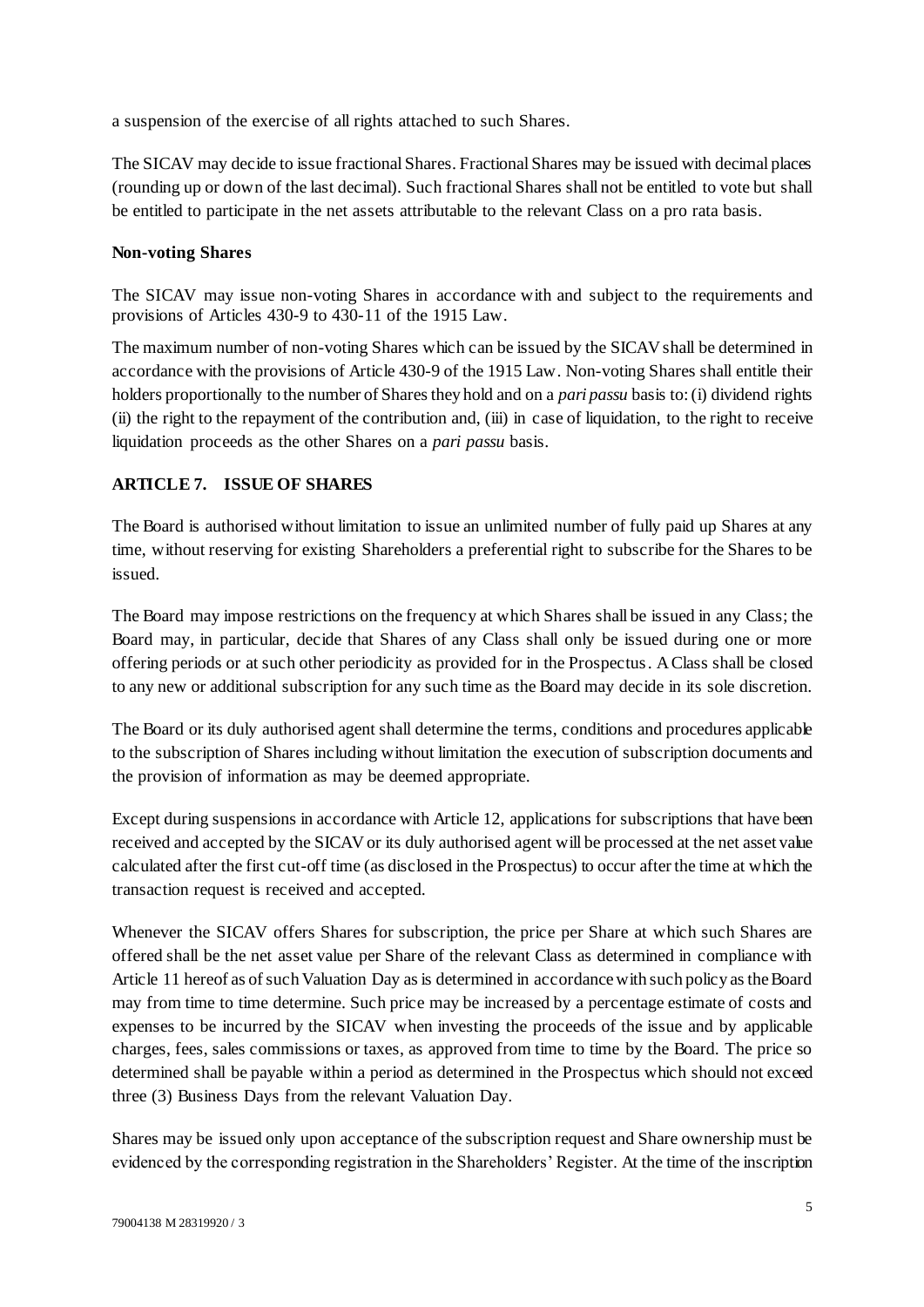onto the Shareholders' Register, the subscriber will receive title to the subscribed Shares and, a confirmation will be sent to the subscriber.

The Board may delegate to any Director, or other duly authorised agent the power to accept subscriptions, to receive payment of the price of the new Shares to be issued and to deliver them. If subscribed Shares are not paid for, the SICAVmay redeem the Shares issued whilst retaining the right to claim its issue fees, commissions and all attributable losses.

The SICAV reserves the right to accept or refuse any subscription in whole or in part and for any reason. Any request for subscription properly received as described above, shall be irrevocable except for in cases provided for und[er Article 12](#page-14-0) hereof.

Further, if on any given Valuation Day, subscription requests pursuant to thi[s Article 7](#page-4-0) exceed a certain level determined by the Board in relation to the number or value of Shares in issue in a specific Class, the Board may decide that part or all of such requests for subscriptions will be deferred for a period and in a manner that the Board considers to be in the best interest of the SICAV, as reflected in the Prospectus. On the next Valuation Day, following that period, these subscription requests will be met in priority to later subscription requests.

The Board reserves the right to accept subscriptions from investors, either in whole or in part, by way of in-kind transfer of assets. In exercising its discretion, the nature and type of assets to be accepted in any such case shall be determined by the Board or its duly authorised agent, who will take into account the investment objective, philosophy and approach of the SICAV and the relevant Fund and whether the proposed in-kind assets comply with those criteria including the permitted investments of the SICAV. A valuation report relating to the in-kind assets may be delivered by the Auditor, save as otherwise provided for under applicable laws. The subscriber shall be responsible for all custody and other costs involved in changing the ownership of the relevant assets unless the Board otherwise agrees. Any such subscriptions in-kind shall not materially prejudice the interests of existing Shareholders. In addition to the redemption of the issued Shares as set forth above, should the SICAV not receive good title on the assets transferred or to be transferred, the SICAVmay bring an action against the defaulting Shareholder and/or his/her/its financial intermediary and/or deducting any costs or losses incurred by the SICAV, the Depositary or the Management Company against any existing holding of the Shareholder in the SICAV.

## <span id="page-5-0"></span>**ARTICLE 8. REDEMPTION OF SHARES**

As more specifically described herein, the SICAV has the power to redeem its own outstanding Shares at any time, subject solely to the limitations set forth by law.

Any Shareholder may at any time require the redemption of all or part of his/her/its Shares, under the terms and procedures set forth by the Board in the Sales Documents and within the limits provided by law and these Articles. Except during suspensions in accordance with Article 12, applications for redemptions that have been received and accepted by the SICAV or a duly authorised agent will be processed at the net asset value calculated after the first cut-off time (as disclosed in the Prospectus) to occur after the time at which the transaction request is received and accepted. Any requests for redemption properly received as described above, shall be irrevocable except for in cases provided for under [Article 12.](#page-14-0)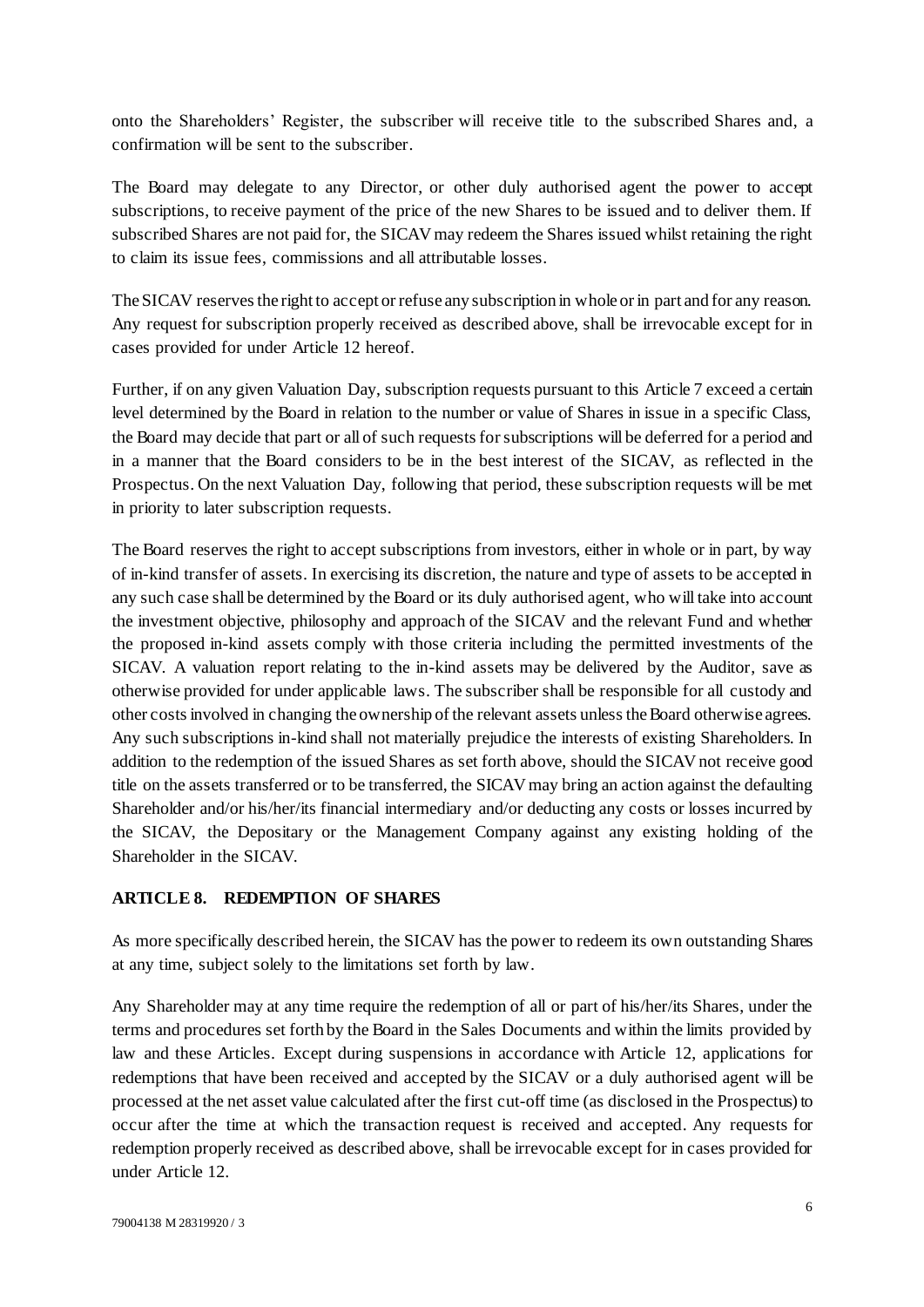The redemption price per Share shall be paid within a period as is determined by the Board which shall not exceed seven (7) Business Days from the relevant Valuation Day, provided that the Share Certificates, if any, and other relevant documents and information, as may be required by the Board or a duly authorised agent or any applicable laws, have been received by the SICAV, subject to the provision of [Article 12](#page-14-0) hereof. If, in exceptional circumstances, the redemption price cannot be paid within the period specified above, payment will be made as soon as reasonably practicable thereafter.

The redemption price per Share shall be equal to the net asset value per Share of the relevant Class, as determined in accordance with the provisions of [Article 11](#page-9-0) hereof, less such charges, commissions or taxes (if any) as further described in the Prospectus. The relevant redemption price per Share may be rounded up or down to the nearest unit of the relevant currency as the Board shall determine.

If as a result of any request for redemption, the number or the aggregate net asset value of the Shares held by any Shareholder in any Class would fall below such number or such value as determined by the Board, then the SICAV may decide that this request be treated as a request for redemption of the full balance of such Shareholder's holding of Shares in such Class.

Further, if on any given Valuation Day, redemption requests pursuant to thi[s Article 8](#page-5-0) exceed a certain level determined by the Board in relation to the number or value of Shares in issue in a specific Class, the Board may decide that part or all of such requests for redemption will be deferred for a period and in a manner that the Board considers to be in the best interest of the SICAV. On the next Valuation Day, following that period, these redemption requests will be met in priority to later redemption requests.

The Board may, subject to a Shareholder's approval, decide to satisfy payment of the redemption price, in whole or in part in kind, having due regard to the principle of equal treatment of Shareholders, by allocating to the Shareholder securities and other assets from the relevant Fund equal in value (calculated in the manner described in [Article 11](#page-9-0) hereof as of the Valuation Day, on which the redemption price is calculated), to the value of the Shares to be redeemed. The nature and type of assets to be transferred in such case shall be determined on a fair and reasonable basis and without prejudicing the interests of the other holders of Shares of the relevant Class or Classes and the valuation used shall be confirmed by a special report of the Auditor. The costs of any such transfers shall be borne by the transferee unless as otherwise agreed on by the Board.

In addition, Shares may be redeemed compulsorily whenever this is deemed by the Board to be in the best interests of the SICAVand notably, in the circumstances provided for in the Prospectus and under [Article 10,](#page-7-0) Article 28[, Article 31](#page-26-0) an[d Article 32](#page-27-0) below.

All redeemed Shares shall be cancelled.

Assets which may not be distributed to their beneficiaries upon the implementation of the redemption will be deposited with the *Caisse de Consignation* on behalf of the persons entitled thereto, until the statute of limitations has elapsed.

The Board may delegate to any Director or other duly authorised agent the power to accept redemptions, to effect payment of the redemption price and cancelling such Shares.

#### <span id="page-6-0"></span>**ARTICLE 9. SWITCHING SHARES**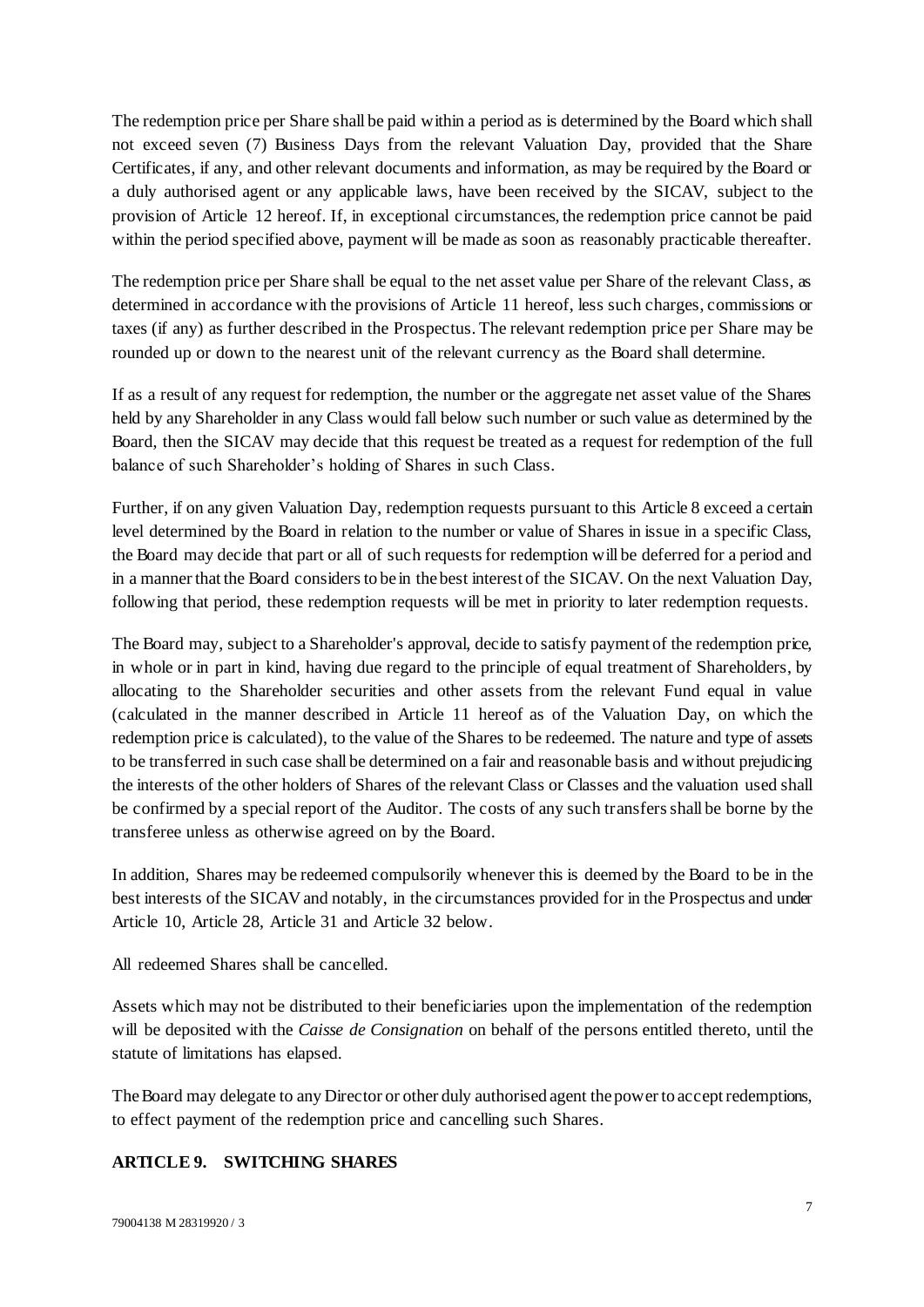Unless otherwise mentioned in the Prospectus or determined by the Board for certain Classes, any Shareholder is entitled to require the switch of whole or part of his/her/its Shares into Shares of another Fund or into another Class within the same Fund provided the Shareholder complies with the conditions of the newly selected Class and subject to such restrictions as to the terms, conditions and payment of such charges and commissions as the Board shall determine. The switch may not be accepted until any previous transaction involving the Shares to be switched has been fully settled.

Except during suspensions in accordance with Article 12, applications for switches that have been received and accepted by the SICAVor a duly authorised agent will be processed at the net asset value calculated after the first cut-off time (as disclosed in the Prospectus) to occur after the time at which the transaction request is received and accepted.

The SICAV reserves the right to accept or refuse any switches in whole or in part and for any reason. Any request for switch shall be irrevocable except in cases provided for un[der Article 1](#page-14-0)2.

A switch of Shares of one Fund for Shares of another Fund or a switch of a Class of a Fund to another Class within the same Fund will be treated as redemption of Shares and simultaneous purchase of **Shares** 

The price for the switch of Shares from one Class into another Class shall be computed by reference to the respective net asset value per Share of the two Classes, calculated on the same Valuation Day. To the extent permitted by law, the Board may decide to levy any applicable charges, commissions or taxes (if any) as further described in the Prospectus.

Further, if on any given Valuation Day, switch requests pursuant to thi[s Article 9](#page-6-0) exceed a certain level determined by the Board in relation to the number or value of Shares in issue in a specific Class, the Board may decide that part or all of such requests for switch will be deferred for a period and in a manner that the Board considers to be in the best interest of the SICAV, as reflected in the Prospectus. On the next Valuation Day, following that period, these switch requests will be met in priority to later switch, and as the case may be subscription or redemption requests.

If as a result of any request for switch the number or the aggregate net asset value of the Shares held by any Shareholder in any Class would fall below such number or such value as determined by the Board, then the SICAV may decide that this request be treated as a request for switch of the full balance of such Shareholder's holding of Shares in such Class.

The Shares which have been switched into Shares of another Class shall be cancelled.

The Board may delegate to any Director, or other duly authorised agent the power to accept and process switches.

## <span id="page-7-0"></span>**ARTICLE 10. RESTRICTIONS ON OWNERSHIP OF SHARES**

The SICAV may restrict or prevent the ownership of Shares in the SICAV by any person, firm or corporate body, if in the opinion of the SICAV such holding:

(a) may be detrimental to the SICAV or its Shareholders,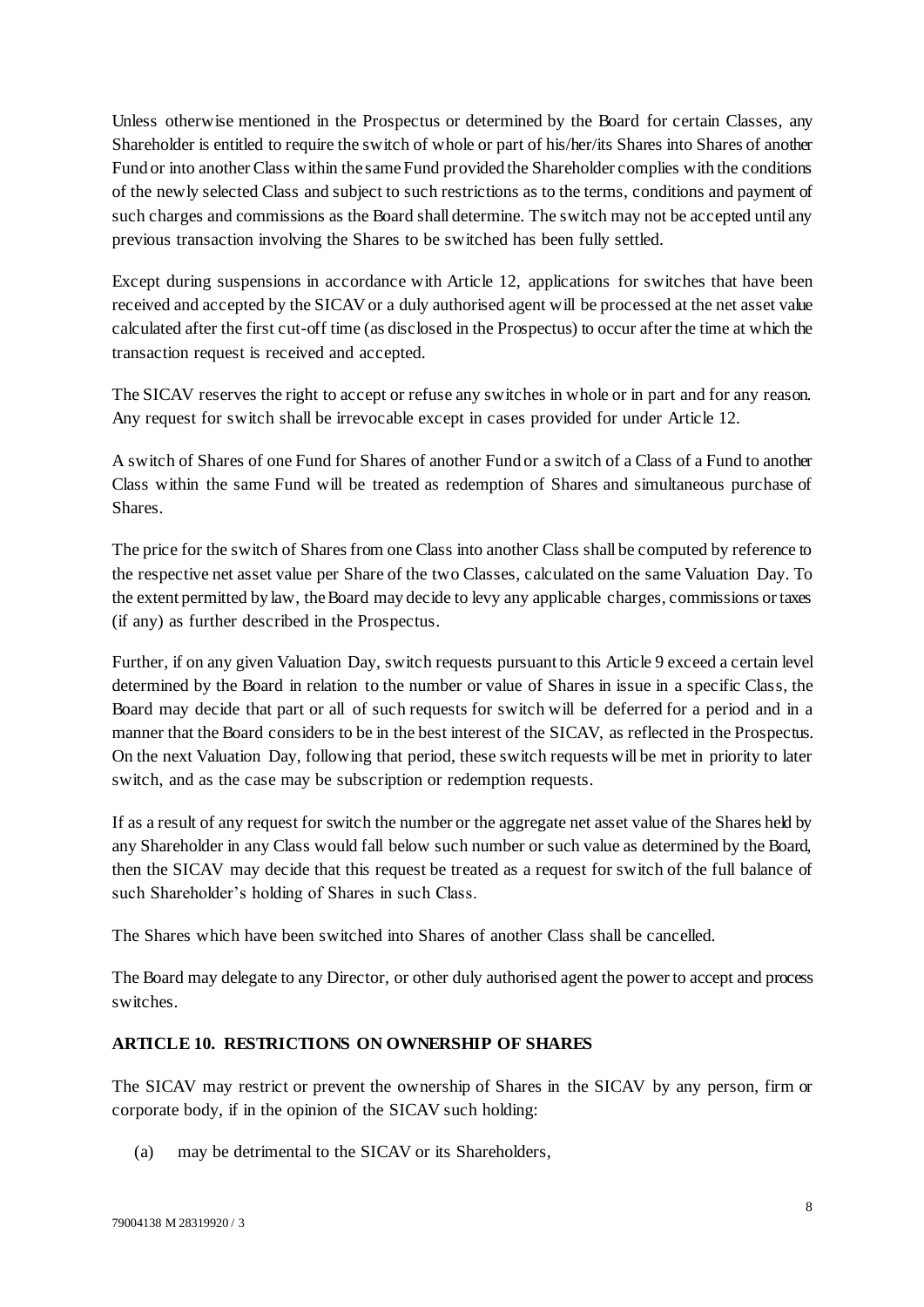- (b) may result in a breach of any law, regulation or requirement of any governmental authority, whether Luxembourg or foreign, or of the provisions of the Articles or the Prospectus,
- (c) leads to a situation in which the SICAV may become exposed to tax disadvantages or other financial disadvantages or administrative or regulatory obligations (either Luxembourg or foreign) that it would not have otherwise incurred, or
- (d) would not comply with the eligibility criteria of a given Class.

Such persons, firms or corporate bodies to be determined by the Board being herein referred to as "**Prohibited Persons**". For the purpose of these Articles, Prohibited Persons shall include without limitation:

- (a) any "U.S. Person" as defined in the Prospectus;
- (b) any person holding Classes reserved to institutional investors who, in the opinion of the SICAV, does not qualify as an institutional investor;
- (c) any other person not meeting the requirement of the relevant Class;
- (d) any person who is not qualified to hold Shares by virtue of any laws or regulations; or
- (e) any person who holds more than a certain percentage of capital as determined from time to time by the Board.

Prohibited Persons as used herein excludes both any holder of Shares issued in connection with the incorporation of the SICAV and, any securities dealer who acquires Shares with a view to the distribution of the Shares in connection with an issuance of Shares.

For such purposes the SICAV may:

- (a) decline to issue any Shares and decline to register any transfer of a Share, where it appears to it that such registry or transfer would or might result in legal or beneficial ownership of such Shares by a Prohibited Person; and
- (b) at any time require any person whose name is entered in, or any person seeking to become registered in or register the transfer of Shares in the Shareholders' Register, to furnish it with any information, supported by affidavit, which it may consider necessary for the purpose of determining whether or not beneficial ownership of such Shareholder's Shares rests in a Prohibited Person, or whether such registry will result in beneficial ownership of such Shares by a Prohibited Person; and
- (c) decline to accept the vote of or on behalf of any Prohibited Person at any meeting of Shareholders; and
- (d) grant a grace period to the relevant Shareholder to (i) remedy the situation causing the prohibition of ownership or (ii) transfer the Shares to an authorised person or (iii) convert the Shares into Shares of another Class of the same Fund to the extent such switch would cure the prohibition of ownership.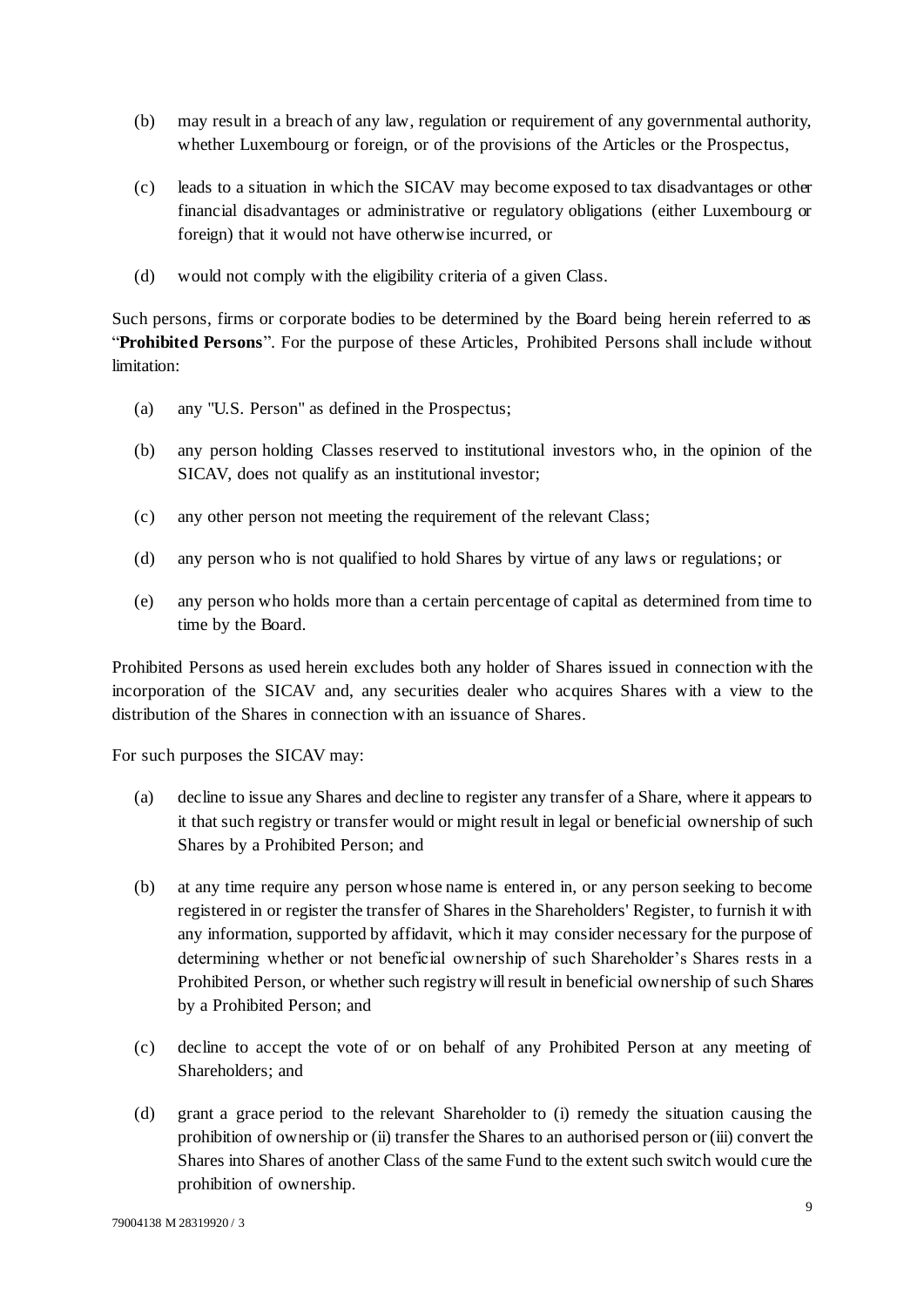Where it appears to the SICAV that any Prohibited Person either alone or in conjunction with any other person is a legal or beneficial owner of Shares, and if this person fails to cure the prohibition of ownership, the SICAV may, subject to the procedures determined by the Board, compulsorily redeem or switch the relevant Shares held by or on behalf of such Shareholder into Shares of another Class in the same Fund in order to cure the prohibition of ownership, in the following manner:

- (a) The SICAV shall serve a notice upon the Shareholder holding such Shares or appearing in the Shareholders' Register as the owner of the Shares to be redeemed or switched, specifying the reason which justifies the compulsory redemption or switch, the Shares and number thereof to be redeemed or switched, the manner in which the redemption or switch price will be calculated.
- (b) The exercise by the SICAV of the power conferred by this Article shall not be questioned or invalidated in any case, on the ground that there was insufficient evidence of ownership of Shares by any person or that the true ownership of any Shares was otherwise than appeared to the SICAV, provided in such case the said powers were exercised by the SICAV in good faith.
- (c) Upon payment of the redemption price, such former Shareholder shall have no further interest in such Shares, nor any claim against the SICAV or its assets in respect thereof. The Board shall be authorised, from time to time, to take all steps necessary to perfect such redemption or switch and to authorise such action on behalf of the SICAV.
- (d) The SICAV reserves the right to require the relevant Shareholder to indemnify the SICAV against any losses, cost or expenses arising as a result of any ownership prohibited under these Articles. The SICAV may deduct such losses, costs or expenses from any redemption or switch proceeds to be paid to the relevant Shareholder.

## <span id="page-9-0"></span>**ARTICLE 11. CALCULATION OF NET ASSET VALUE PER SHARE**

The net asset value of each Share Class is calculated by the SICAV or its agents or delegate from time to time in the currency (as defined in the Sales Documents for the Shares of the SICAV) of the relevant Class.

The SICAV may decide to accept subscriptions in the currency of the relevant Class or in other currency(ies). In the latter case, the net asset value per Share shall also be available in such currency(ies).

The net asset value is calculated in the frequencies as determined for each Fund in the Prospectus but at least twice a month or as otherwise might be required by the applicable laws and regulations. If such day is not a Business Day, the net asset value will be calculated on the next Business Day. Such day being referred to as the "Valuation Day".

The net asset value per Share may be rounded up or down to the nearest unit of the relevant currency as the Board shall determine.

The net asset value per Share is calculated by dividing the net assets of the relevant Fund and/or Class by the number of Shares of this Fund and/or Class in circulation on the Valuation Day.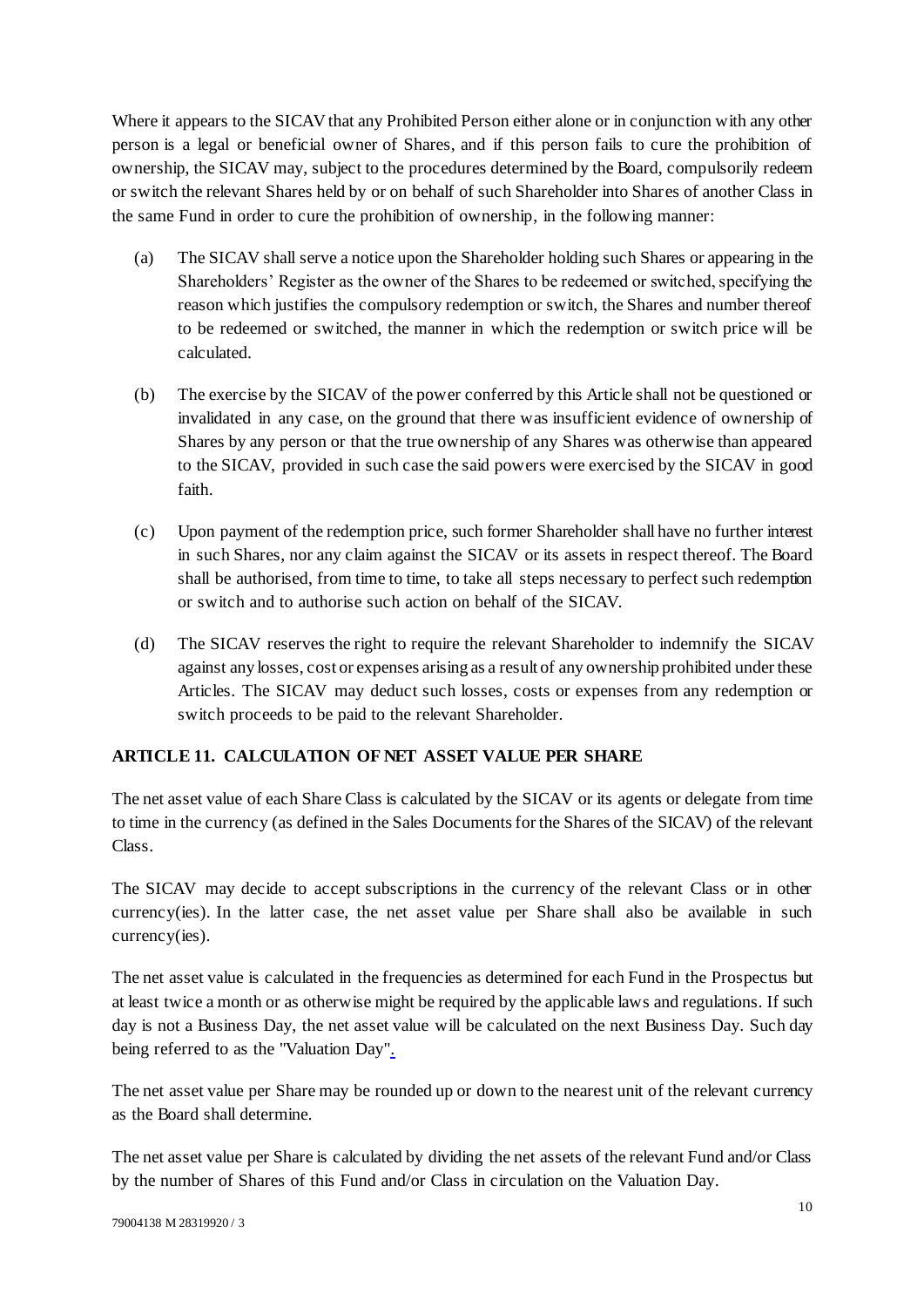The net asset value may be adjusted in order to counter the dilution effects of capital activity. Notably, the Board may determine that a swing pricing methodology or any anti-dilution mechanism, such as anti-dilution levy, will be applied in the calculation of the net asset value per Share of the relevant Fund and/or Class as described in the Prospectus.

The calculation of the net asset value per Share of the different Classes shall be made in the following manner:

- I. The assets of the SICAV shall include:
	- (1) all cash on hand or receivable or on deposit, including any interest accrued thereon;
	- (2) all bills and notes payable on demand and accounts receivable (including proceeds of securities sold but not delivered);
	- (3) all bonds, time notes, certificates of deposit, shares, stock, debentures, debenture stocks, subscription rights, warrants, options and other securities, financial instruments and similar assets owned or contracted for by the SICAV (provided that the SICAV may make adjustments in a manner not inconsistent with paragraph (a) below with regards to fluctuations in the market value of securities caused by trading ex-dividends, ex-rights, or by similar practices);
	- (4) all stock dividends, cash dividends and cash distributions receivable by the SICAV to the extent information thereon is reasonably available to the SICAV;
	- (5) all interest accrued on any interest-bearing assets owned by the SICAVexcept to the extent that the same is included or reflected in the principal amount of such assets;
	- (6) the preliminary expenses of the SICAV, including the cost of issuing and distributing shares of the SICAV, insofar as the same have not been written off;
	- (7) all other assets of any kind and nature including expenses paid in advance.

The value of such assets shall be determined as follows:

- (a) The value of any cash on hand or on deposit, bills and demand notes and accounts receivable, prepaid expenses, cash dividends and interest declared or accrued as aforesaid and not yet received is deemed to be the full amount thereof, unless in any case the same is unlikely to be paid or received in full, in which case the value thereof is arrived at after making such discount as may be considered appropriate in such case to reflect the true value thereof.
- (b) The value of assets which are listed or dealt in on any regulated market, stock exchange or another market is based on the last available price, or alternatively, the price as of a specific point during the trading day, as may be determined by the Board or a duly authorised agent, on the market which is normally the principal market for such assets.
- (c) In the event that any assets are not listed or dealt in on any regulated market, stock exchange or on any other market, or if, with respect to assets listed or dealt in on any such market, the price as determined pursuant to subparagraph (b) is not representative of the fair market value of the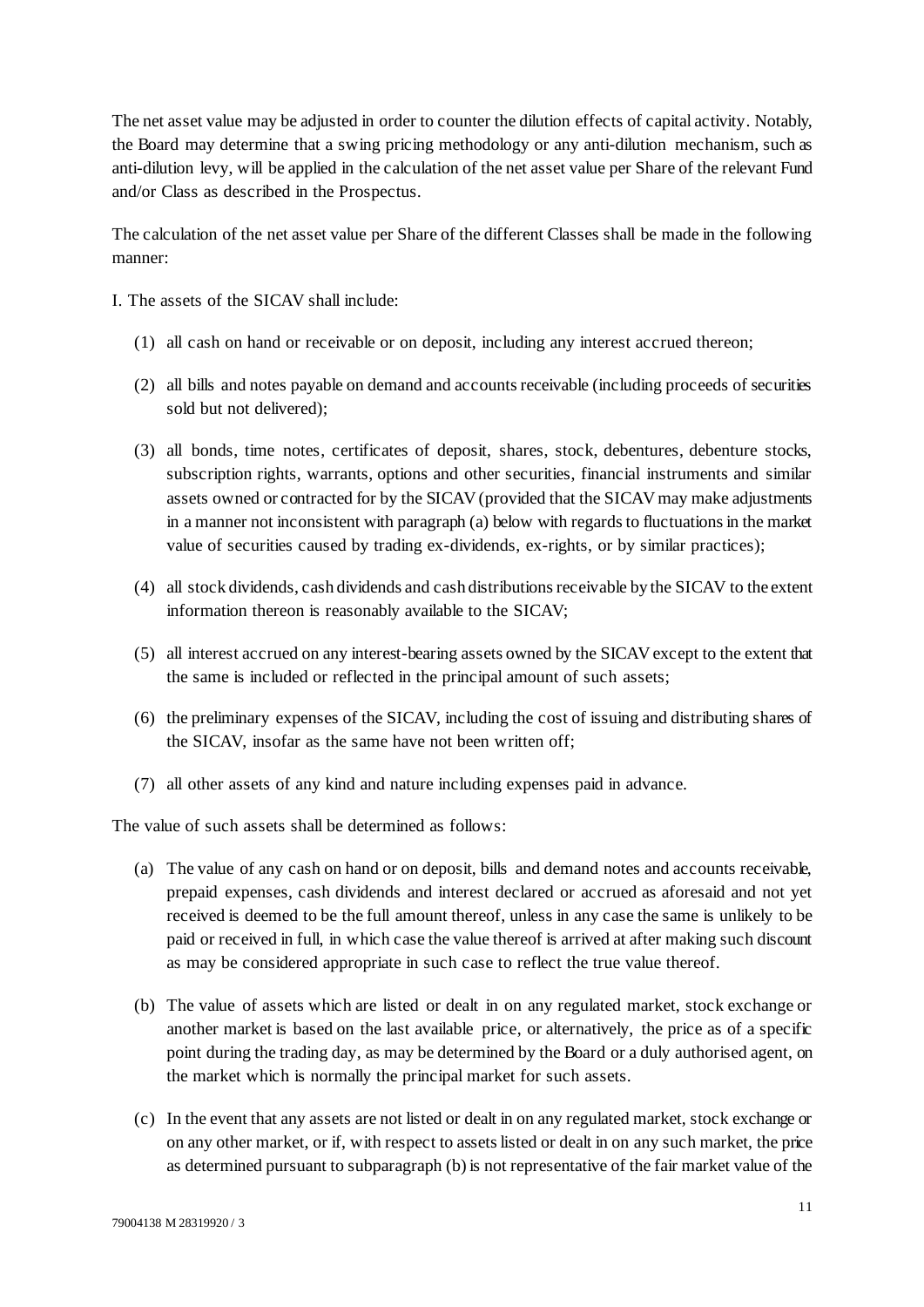relevant assets, the value of such assets will be based on the reasonably foreseeable sales price determined prudently and in good faith.

- (d) The liquidating value of derivatives not traded on a regulated markets, stock exchanges or on other markets shall mean their net liquidating value determined, pursuant to the policies established by the Board, on a basis consistently applied for each different variety of contracts.
- (e) The liquidating value of derivatives traded on regulated markets, stock exchanges or on other markets shall be based upon the last available settlement prices of these derivatives on markets on which these derivatives are traded by the SICAV, provided that if a derivative contract could not be liquidated on the day with respect to which net assets are being determined, the basis for determining the liquidating value of such derivative contract shall be such value as the Board may deem fair and reasonable.
- (f) Units or shares of open-ended UCI will be valued at their last determined and available net asset value or, if such price is not representative of the fair market value of such assets, then the price shall be determined by the Board on a fair and equitable basis.
- (g) Over-the-counter (OTC) derivatives will be valued in accordance with valuation principle decided by the Board on the basis of their mark to market price calculated by using amongst other factors value of the underlying security, interest rates' curve, index or any other reference indicator.
- (h) All other securities and other assets will be valued at fair market value as determined in good faith pursuant to the procedures established by the Board.

All assets which are valued in a currency other than the currency in which Shares of the relevant Fund are denominated will be converted into the relevant currency at the latest median foreign exchange rate.

The Board, in its discretion, may permit some other method of valuation to be used if it considers that such valuation better reflects the fair value of any asset of the SICAV. This explicitly includes the application in distressed markets of adjustments in the net asset value to reflect the high volatility, the fast moving prices of securities and the distressed liquidity in the relevant markets.

II. The liabilities of the SICAV may include:

- (1) all loans, bills and accounts payable;
- (2) all accrued interest on loans of the SICAV (including accrued fees for commitment for such loans);
- (3) all accrued or payable expenses (including but not limited to administrative expenses, management fees, operating and administrative expenses including incentive fees if any, Depositary fees, and corporate agents' fees);
- (4) all known liabilities, present and future, including all matured contractual obligations for payments of money or property, including the amount of any unpaid dividends declared by the SICAV;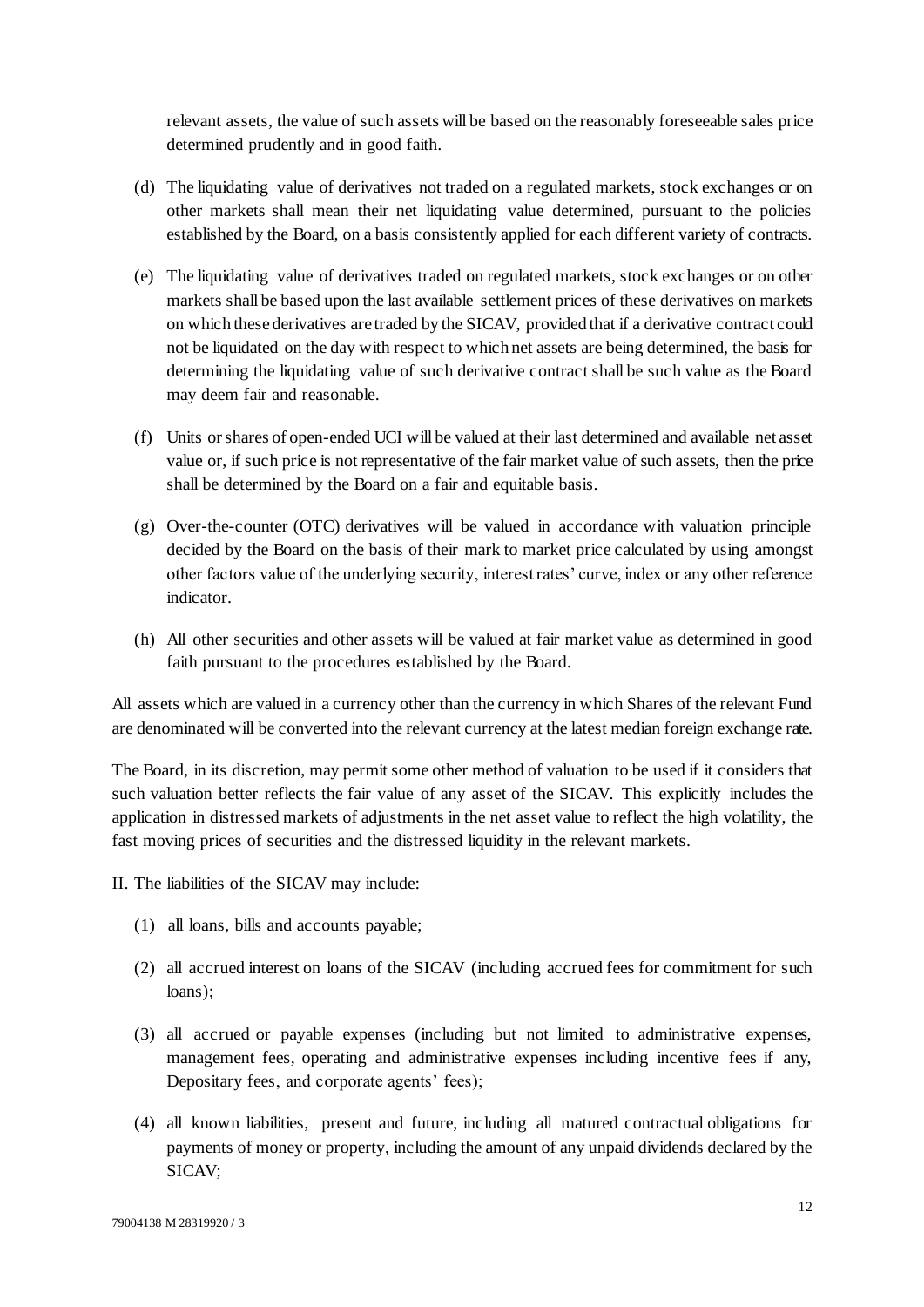- (5) an appropriate provision for future taxes based on capital and income to the Valuation Day as determined from time to time by the SICAV, and other reserves (if any) authorised and approved by the Board, as well as such amount (if any) as the Board may consider to be an appropriate allowance in respect of any contingent liabilities of the SICAV;
- (6) all other liabilities of the SICAV of whatsoever kind and nature reflected in accordance with generally accepted accounting principles. In determining the amount of such liabilities the SICAV may take into account unless otherwise mentioned in the Prospectus all expenses which may comprise but not be limited to formation expenses, fees and expenses payable to its Auditors and accountants, Depositary and its correspondents, and agents such as administrative agent and paying agent, domiciliary agent, registrar agent, lending agent, any listing agent, the Management Company, any permanent representatives in places of registration, as well as any other agent employed by the SICAV, the remuneration of the Directors and officers of the SICAV and their reasonable out-of-pocket expenses, insurance coverage, and reasonable travelling costs in connection with board meetings, fees and expenses for legal and auditing services, any fees and expenses involved in registering and maintaining the registration of the SICAV with any governmental agencies or stock exchanges in the Grand Duchy of Luxembourg and in any other country, all compliance monitoring support, reporting and publishing expenses including the costs of preparing, printing, advertising and distributing prospectuses, explanatory memoranda, periodical reports or registration statements, and the costs of any reports to Shareholders, all taxes, duties, governmental and similar charges, the costs for the publication of the issue, switch and redemption prices and all other operating expenses, including the cost of buying and selling assets, interest, bank charges and brokerage, postage and telephone. The SICAV may accrue administrative and other expenses of a regular or recurring nature based on an estimated amount payable for yearly or other periods.
- III. The assets and liabilities shall be allocated as follows:
	- (1) Each Fund is liable for its own debts and obligations in compliance with the 2010 Law;
	- (2) The proceeds to be received from the issue of Shares of a Class shall be applied in the books of the SICAV to the relevant Class issued in respect of such Fund, and, as the case may be, the relevant amount shall increase the proportion of the net assets of such Fund attributable to the Class to be issued;
	- (3) The assets, liabilities, income and expenditure attributable to a Fund shall be applied to the Class or Classes issued in respect of such Fund, subject to the provisions here above under (1);
	- (4) Where any asset is derived from another asset, such derivative asset shall be attributable in the books of the SICAV to the same Class or Classes as the asset from which it was derived and on each revaluation of an asset, the increase or decrease in value shall be applied to the relevant Class or Classes;
	- (5) In the case where any asset or liability of the SICAV cannot be considered as being attributable to a particular Class, such asset or liability shall be allocated to all the Classes pro rata to their respective net asset values or in such other manner as determined by the Board acting in good faith, provided that (i) where assets, on behalf of several Funds are held in one account and/or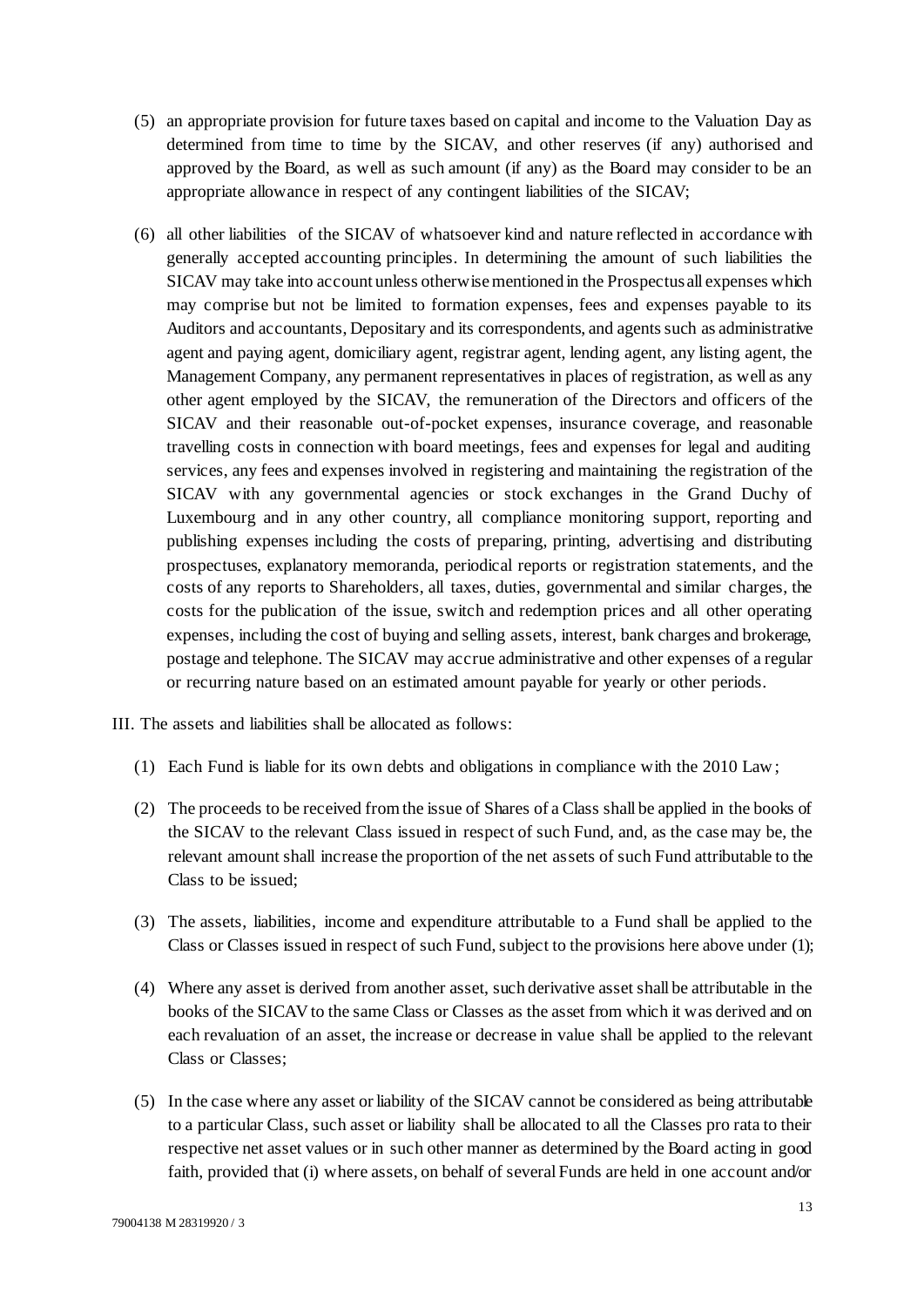are co-managed as a segregated pool of assets by an agent of the Board, the respective right of each Class shall correspond to the prorated portion resulting from the contribution of the relevant Class to the relevant account or pool, and (ii) the right shall vary in accordance with the contributions and withdrawals made for the account of the Class, as described in the Prospectus;

- (6) All costs incurred by the SICAV which are not attributable to a specific Fund will be charged to all Funds in proportion to their net assets.
- (7) Upon the payment of distributions to the holders of any Class, the net asset value of such Class shall be reduced by the amount of such distributions.

All valuation regulations and determinations shall be interpreted and made in accordance with generally accepted accounting principles.

In the absence of bad faith, gross negligence or manifest error, and unless otherwise required under applicable laws and regulations, every decision in calculating the net asset value taken by the Board, any company or other organization which the Board may appoint for the purpose of calculating the net asset value, shall be final and binding on the SICAV and present, past or future Shareholders. Notwithstanding the foregoing, the Board may adjust the value of any asset if the Board determines that such adjustment is required to reflect the fair value thereof.

IV. For the purpose of this Article:

- (1) Shares to be redeemed unde[r Article 8](#page-5-0) hereof shall be treated as existing and taken into account until immediately after the time specified by the Board on the Valuation Day on which such valuation is made and from such time and until paid by the SICAV the price therefore shall be deemed to be a liability of the SICAV;
- (2) Shares to be issued by the SICAV shall be treated as being in issue as from the time specified by the Board on the Valuation Day on which such valuation is made and from such time and until received by the SICAV the price therefor shall be deemed to be a debt due to the SICAV;
- (3) all investments, cash balances and other assets expressed in currencies other than the base currency of the relevant Fund shall be valued after taking into account the market rate or rates of exchange in force at the date and time for determination of the net asset value of Shares; and
- (4) where on any Valuation Day the SICAV has contracted to:
- purchase any asset, the value of the consideration to be paid for such asset shall be shown as a liability of the SICAV and the value of the asset to be acquired shall be shown as an asset of the SICAV;
- sell any asset, the value of the consideration to be received for such asset shall be shown as an asset of the SICAV and the asset to be delivered shall not be included in the assets of the SICAV;

provided however, that if the exact value or nature of such consideration or such asset is not known on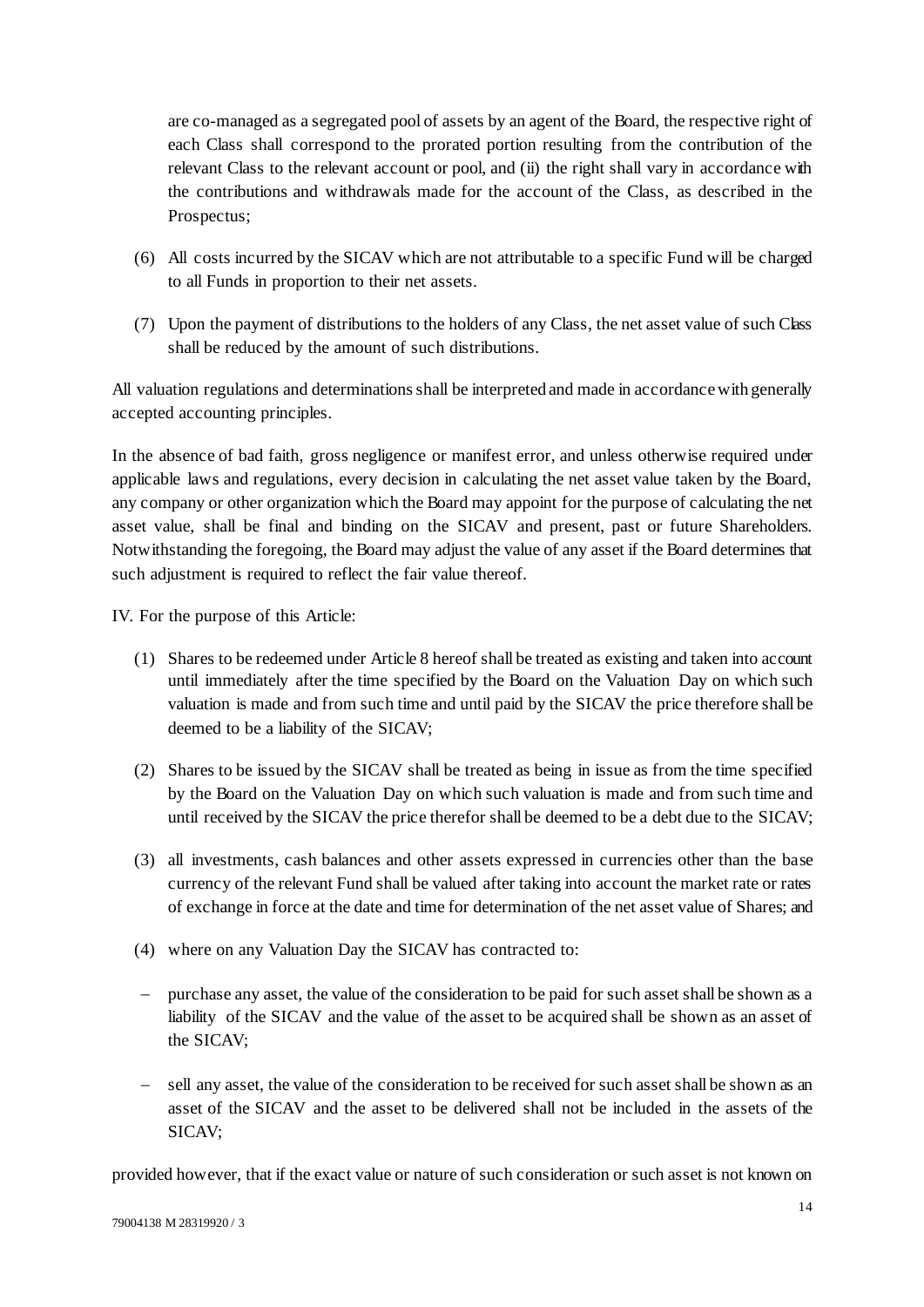such Valuation Day then its value shall be estimated by the SICAV.

# <span id="page-14-0"></span>**ARTICLE 12. TEMPORARY SUSPENSION OF CALCULATION OF NET ASSET VALUE PER SHARE, OF ISSUE, SWITCH AND REDEMPTION OF SHARES**

The SICAV may suspend the determination of the net asset value per Share of any particular Class and/or the issue, redemption and switch of Shares:

- (a) during any period when any of the principal regulated markets, stock exchanges or other markets on which any substantial portion of the investments of the SICAVattributable to such Fund from time to time is quoted or dealt in is fully or partially closed, or during which dealings therein are restricted or suspended, provided that such restriction or suspension affects the valuation on the investments of the SICAV attributable to a Fund quoted thereon; or
- (b) during the existence of any state of affairs which constitutes an emergency in the opinion of the Board or of the Management Company as a result of which disposals or valuation of assets owned by the SICAV attributable to such Fund would be impracticable; or
- (c) during any breakdown in the systems or means of communication normally employed in determining the price or value of any of the investments of such Fund or the current price or values on any regulated market, stock exchange or other market in respect of the assets attributable to such Fund; or
- (d) when a Fund's benchmark index has not been able to calculate or publish a value (apply to index tracking Funds only); or
- (e) when for any other reason the prices or values of any investments owned by the SICAV attributable to any Fund cannot promptly or accurately be ascertained or when it is otherwise impossible to dispose of the assets of the SICAV or a Fund in the usual way and/or without materially prejudicing the interest of the Shareholders; or
- (f) during any period when the SICAV is unable to repatriate funds for the purpose of making payments on the redemption of the Shares of such Fund or during which any transfer of funds involved in the realization or acquisition of investments or payments due on redemption of Shares cannot in the opinion of the Board or of the Management Company be effected at normal rates of exchange; or
- (g) a Fund is being liquidated or merged or upon the publication of a notice convening a general meeting of Shareholders for the purpose of resolving on the winding-up of the SICAV or a Fund and, more generally, during the process of liquidation or merger of the SICAV, a Fund or a Class; or
- (h) for a Fund qualifying as a feeder fund, when the net asset value, issue, switch or redemption of units or shares of its master fund are suspended; or
- (i) when a Fund is receiving a subscription in kind or paying a redemption in kind and a suspension is deemed to be in the interest of the Fund and/or its Shareholders;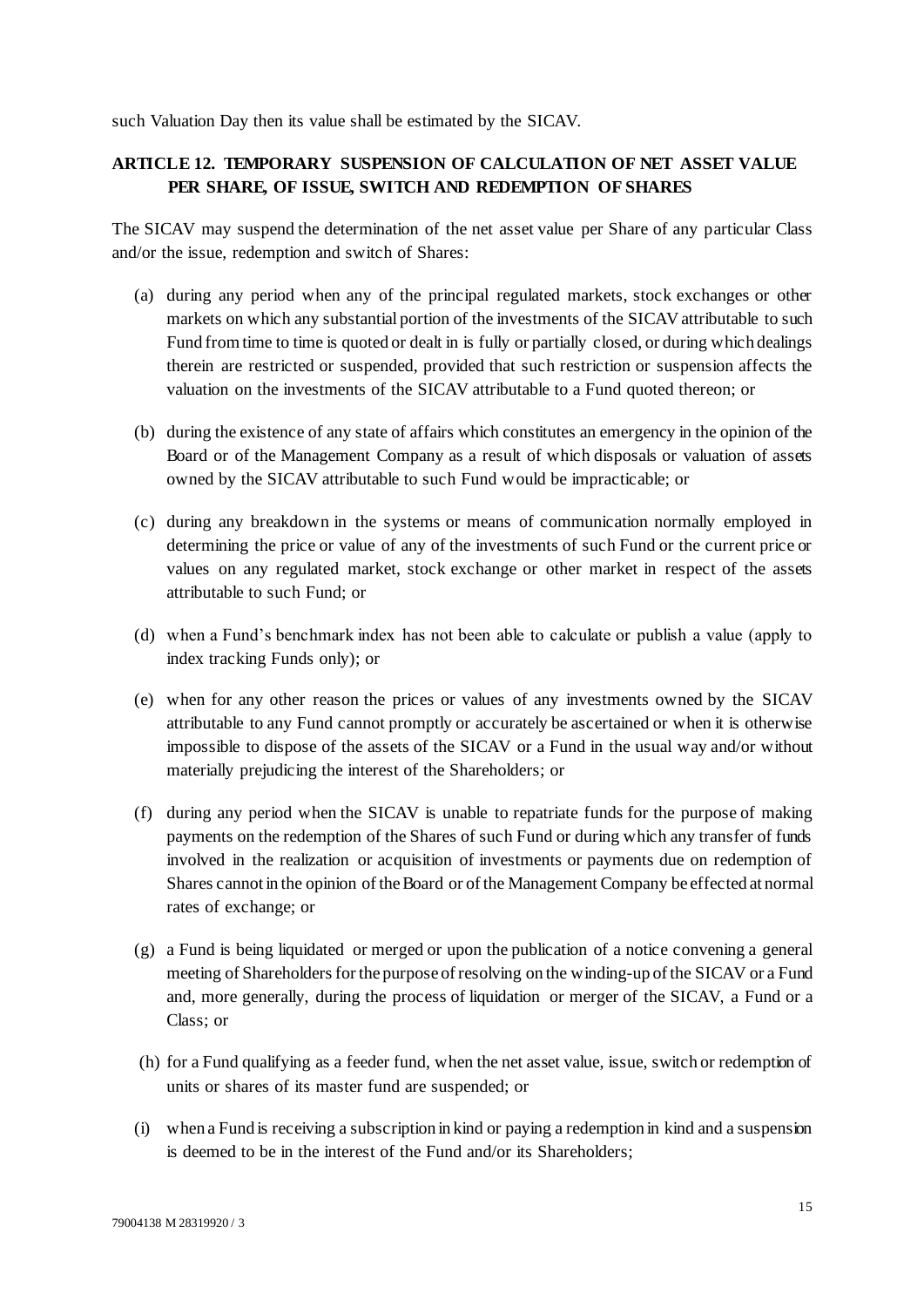- (j) in exceptional circumstances, whenever the Board considers it necessary in order to avoid irreversible negative effects on the SICAV, any of its Funds or Classes, acting in the best interests of Shareholders and in compliance with applicable laws and regulations; or
- (k) if required by law or the Luxembourg Regulator.

Any such suspension shall be published, if appropriate, by the SICAV and may be notified to Shareholders having made an application for subscription, switch or redemption of Shares for which the calculation of the net asset value has been suspended.

Such suspension as to any Fund or Class shall have no effect on the calculation of the net asset value per Share, the issue, switch and redemption of Shares of any other Fund or Class if the assets within such other Fund or Class are not affected to the same extent by the same circumstances.

Any request for subscription, switch or redemption shall be irrevocable except in the event of a suspension of the calculation of the net asset value, in which case Shareholders may give notice that they wish to withdraw their application. If no such notice is received by the SICAV, such application will be dealt with on the first Business Day, as determined for each relevant Fund, following the end of the period of suspension.

# **TITLE III. MANAGEMENT AND SUPERVISION**

## <span id="page-15-0"></span>**ARTICLE 13. BOARD**

The SICAV shall be managed by a board of directors (the "**Board**") composed of not less than three (3) members (each a "**Director**"), who need not be Shareholders. They shall be elected for a term not exceeding six (6) years. The Directors shall be elected by the Shareholders at a general meeting of Shareholders. The general meeting of Shareholders shall further determine the number of Directors, their remuneration and the term of their office.

Director(s) remain in office until they resign or their successors are appointed. Director(s) may be reelected at the end of his/her/its/their term and without cause, be removed from office at any time pursuant to a Shareholder resolution.

If a legal entity is appointed Director, it must designate a natural person to exercise its functions in its name and on its behalf.

In the event of a vacancy on the Board, the remaining members may appoint, by majority vote of the Directors present or represented at the meeting, a Director to co-opt temporarily and fill the vacancy until the next general meeting of Shareholders.

# **ARTICLE 14. PROCEDURE AND VOTING**

## <span id="page-15-1"></span>**14.1. Chairperson and secretary**

The Board may appoint a chairperson (the "**Chair**") from amongst its members but is not obliged to do so. The Chair shall preside over all meetings of the Board. In the Chair's absence, the Board may appoint a Director as pro tempore chair by a majority vote of the Directors present or represented at the meeting.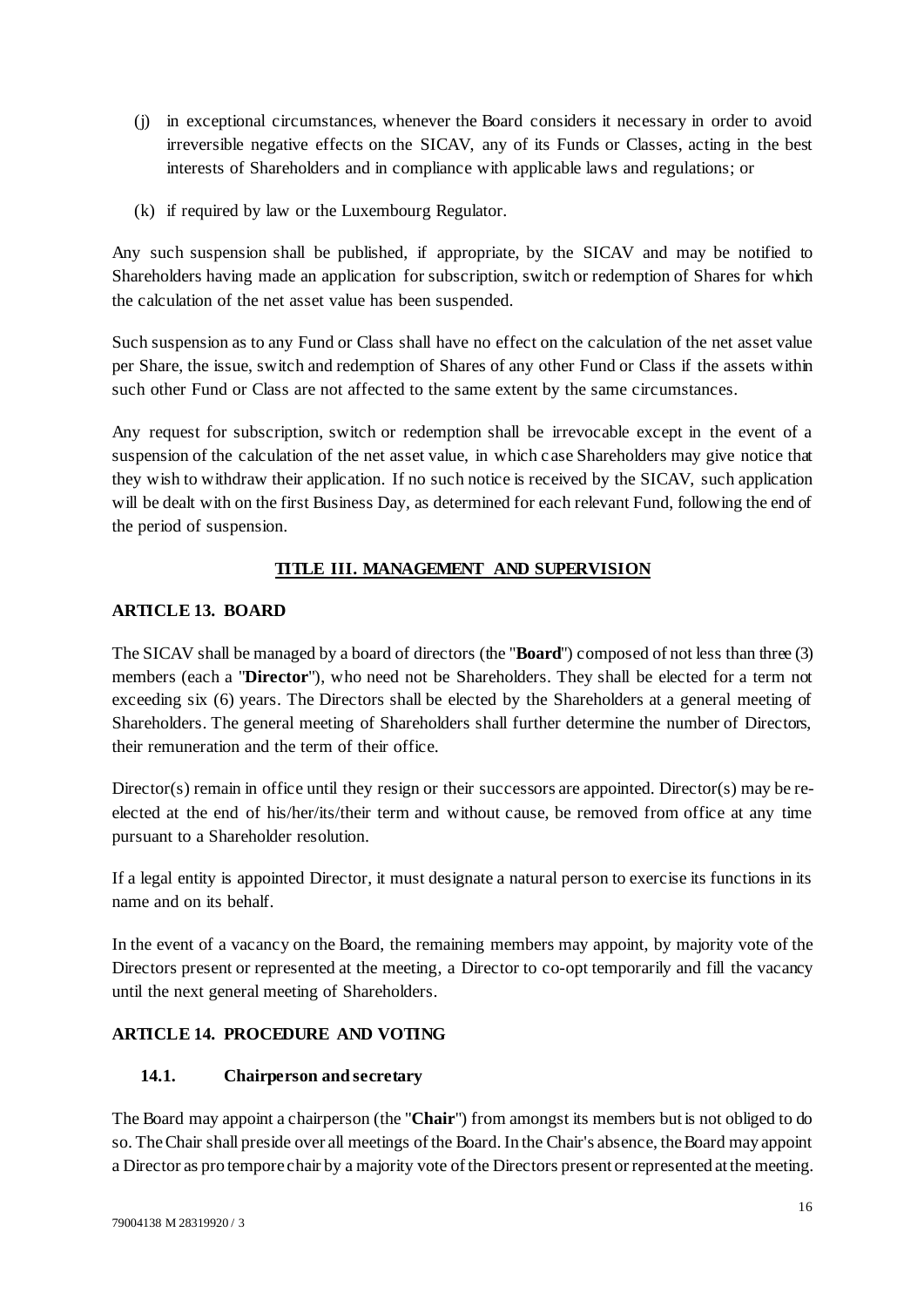The Board may also appoint a secretary (the "**Secretary**") to keep minutes of Board meetings and the general meetings of Shareholders. If the Secretary is not a Director, s/he shall be bound by the confidentiality provisions laid down in Articl[e 15. 2](#page-17-0) hereof, under the Board's responsibility.

## **14.2. Calling of Board meetings**

The Board shall meet at the request of any Director. Written notice of a Board meeting must be given at least twenty-four (24) hours in advance, except in cases of urgency or with the prior consent of all those entitled to attend the meeting. The notice shall specify the place, date, time and agenda of the meeting. These requirements may be waived through unanimous consent of all Directors present, or represented, at the meeting or by other written means (including email).

A separate notice is not required for meetings held at a time and place previously approved by the Board.

# **14.3. Procedural requirements for Board meetings**

Board meetings shall be held in the Grand Duchy of Luxembourg or at any other location indicated in the notice.

A Director may appoint, in writing, by email or other similar form of communication, another Director to represent him/her at any meeting of the Board. A Director may represent more than one (1) Director at a Board meeting, provided there are always at least two (2) Directors physically present or attending by conference call, videoconference or similar means of communication.

Any Director may participate in a meeting of the Board by conference call, videoconference or similar means of communication enabling several persons to instantly and effectively communicate with each other and identify the participants. Pursuant to Article 444-4 (3) of the 1915 Law such methods of participation are considered equivalent to physical presence at a meeting, and a meeting held by such means is deemed to take place at the SICAV's registered office.

The Directors may also approve by unanimous vote a circular written resolution, by expressing their consent on one or several separate instruments in writing, which may be circulated by email or other similar form of communication, which shall together constitute appropriate minutes evidencing such decision as valid, as if it had been adopted at a duly called Board meeting. Resolutions passed pursuant to this procedure shall be deemed adopted at the SICAV's registered office. Signatures may also be made by means of an electronic signature, pursuant to Luxembourg law.

# <span id="page-16-0"></span>**14.4. Quorum and majority**

The quorum required for Board meetings shall be the presence or representation of a majority of Directors currently in office and, if multiple classes of Directors are appointed, at least one (1) Director of each class.

Resolutions shall be adopted by a majority of votes cast by the Directors present or represented at the meeting. Each Director is entitled to cast one (1) vote. In the event of a tie, the Chair, or when applic able, the pro tempore chair, shall cast the deciding vote.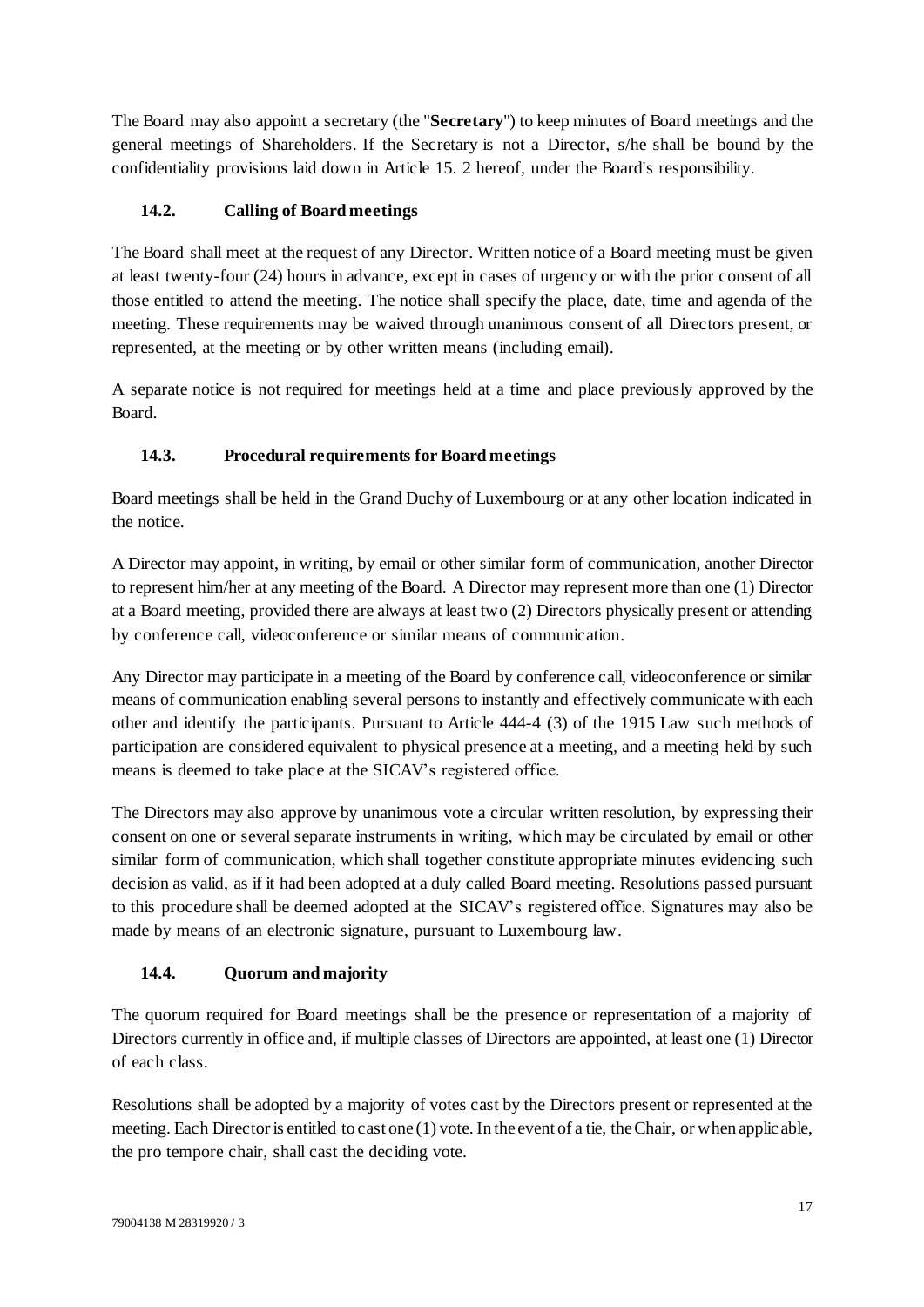If the abovementioned quorum and/or majority cannot be met due to the fact that one (1) or more Directors have a conflict of interest with the decision to be taken, the Directors shall observe the conflicts-of-interest procedure provided for by [Article 19](#page-20-0).

## **14.5. Minutes - copies and extracts**

Minutes of Board meetings shall be drawn up and signed by the Chair or the pro tempore chair, if any, or by all Directors present at the meeting. Copies of or extracts from the minutes or resolutions shall be certified and signed by the Chair or, when applicable, the pro tempore chair, or by any two (2) Directors or, by the Secretary.

# **ARTICLE 15. POWERS, DUTIES, LIABILITY AND INDEMNIFICATION**

# **15. 1 Powers of the Board**

The Board shall have the broadest powers to perform or authorise all acts of administration or disposal which are necessary or useful to accomplish the SICAV's purpose, in compliance with each Fund's investment policy as determined in [Article 18](#page-18-0) hereof. All powers not expressly reserved by law or by the present Articles to the general meeting of Shareholders are in the competence of the Board.

## <span id="page-17-0"></span>**15. 2 Confidentiality**

Even after the end of their term of office, the Director(s) shall not disclose information about the SICAV which could be detrimental to the SICAV's interests, except when disclosure is required by law or the public interest, in accordance with and subject to the provisions of Article 444-6 of the 1915 Law.

## **15. 3 Liability and indemnification**

The Directors may not, in the performance of their tasks, be held personally liable for any commitment validly made by them in the SICAV's name. They may only be held liable for the performance of their duties in accordance with the applicable legal provisions.

Insofar as permitted by law, the SICAV shall indemnify any Director or officer of the SICAV and their heirs, executors and administrators for expenses reasonably incurred in connection with any action, lawsuit or proceedings to which the Director or officer may be made a party by reason of him/her/it being or having been a Director or officer of the SICAV or, at the request of the SICAV, of any other SICAV of which the SICAV is a shareholder or creditor and by which the Director or officer is not entitled to be indemnified, with the exception of actions, lawsuits and proceedings relating to matters for which the Director or officer is ultimately found liable for gross negligence or misconduct. In the event of a settlement, indemnification shall only be provided in matters where the SICAV has been advised by legal counsel appointed by the SICAV that the Director or officer did not breach his/her/its duties. This right to indemnification is without prejudice to any other rights on which the relevant person may be entitled to rely.

# **ARTICLE 16. DELEGATION OF POWERS**

## **16. 1 Delegation of daily management**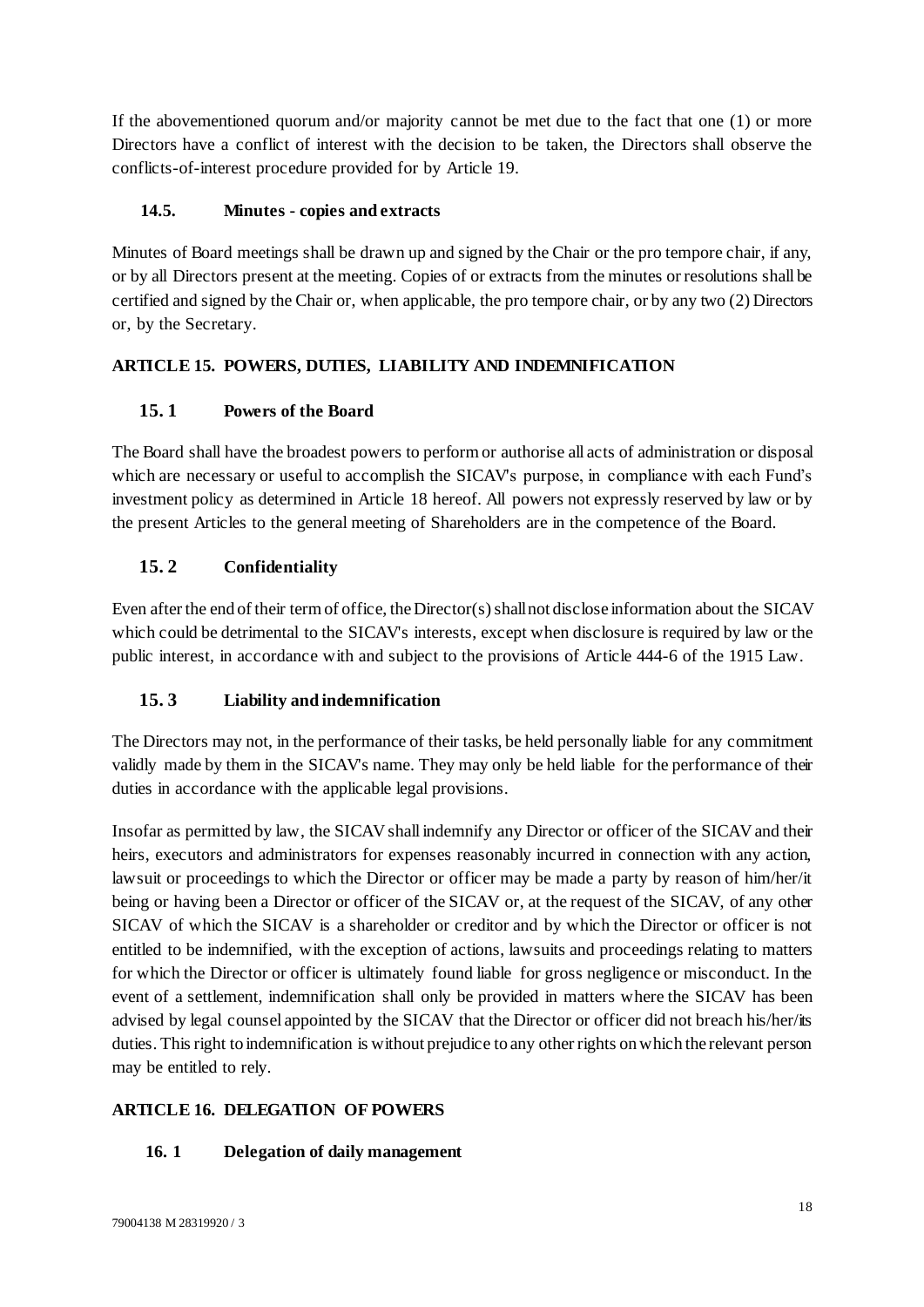The Board may confer its powers to conduct the SICAV's daily management and affairs and represent the SICAV in this regard to any member or members of the Board or any other person, who need not be a Director or Shareholder, acting alone or jointly, at the terms so determined by the Board. The Board may freely terminate the delegation of the daily management at any time and without cause. The liability of the person(s) responsible for the daily management shall be determined in accordance with the applicable provisions of the 1915 Law. The person(s) responsible for daily management shall comply with the conflicts-of-interest procedure provided for by Article 441-10 of the 1915 Law.

## **16. 2 Other delegations**

The Board may confer certain powers on and/or entrust specific duties to any member(s) of the Board or any other person(s), who need not be a Director or Shareholder, acting jointly or individually, in accordance with the conditions and powers determined the Board.

## **16. 3 Committees**

The Board may create one or several committees. The composition and powers of such committee(s), the terms of the appointment, removal, remuneration and duration of the mandate of its/their members, as well as its/theirs rules or procedure are determined by the Board. The Board shall be in charge of the supervision of the activities of the committee(s).

# **ARTICLE 17. REPRESENTATION OF THE SICAV**

The SICAV shall be bound towards third parties, without prejudice to the following paragraph, by the joint signature of any two (2) Directors as well as by the signature or joint signatures of any person(s) to whom the Board has delegated signing authority, within the limits of that authority.

If one (1) or more persons have been entrusted with daily management, they shall represent the SICAV by means of his/her/their signature for all matters that fall within the scope of daily management.

# <span id="page-18-0"></span>**ARTICLE 18. INVESTMENT POLICIES AND RESTRICTIONS**

The Board, based upon the principle of risk spreading and in compliance with the 2010 Law, has the power to determine the investment policies and strategies to be applied in respect of each Fund and the course of conduct of the management and business affairs of the SICAV, all within the restrictions as shall be set forth by the Board in compliance with the 2010 Law.

In compliance with the requirements set forth by the 2010 Law and detailed in the Prospectus, each Fund may invest in:

- (1) transferable securities and money market instruments;
- (2) shares or units of other UCITS or UCIs within the limits set forth in the Prospectus, including, where it is intended that a Fund acts as a feeder fund, shares or units of a master fund qualifying as an UCITS;
- (3) shares of other Funds to the extent permitted and under the conditions stipulated by the 2010 Law;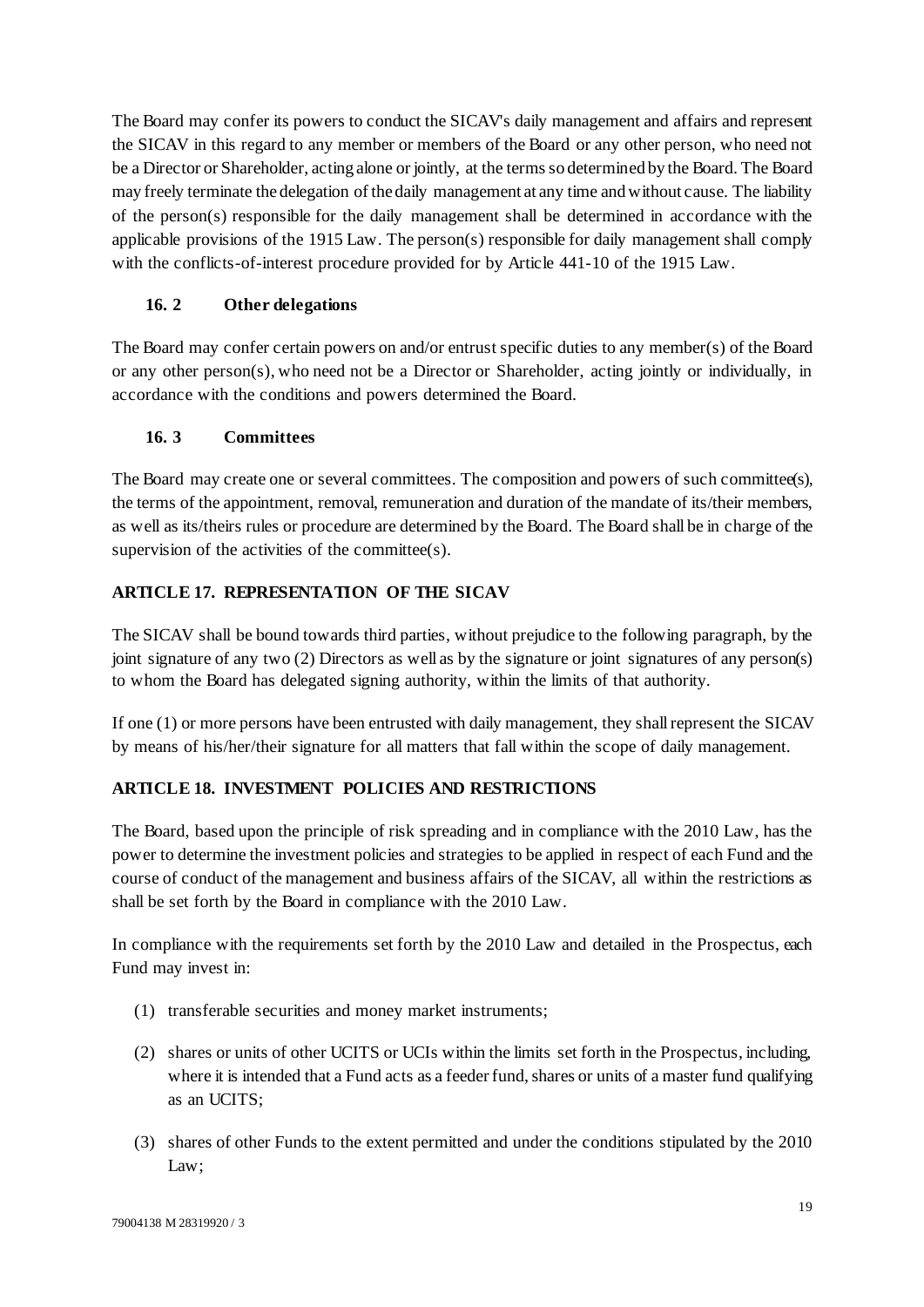- (4) deposits with credit institutions which are repayable on demand or have the right to be withdrawn, and which are maturing in no more than twelve months;
- (5) financial derivative instruments;
- (6) other assets to the extent permitted by the 2010 Law.

The SICAV may in particular purchase the above mentioned assets on any stock exchange or other regulated market in any member state of the Organisation for the Economic Cooperation and Development ("**OECD**"), the Group of Twenty ("**G20**") and any other country of Europe, North, Central and South America, Africa, Asia and Oceania.

The SICAV may also invest in recently issued transferable securities and money market instruments, provided that the terms of issue include an undertaking that application will be made for admission to official listing on a stock exchange or other regulated market as referred to above and that such admission is secured within one year of issue.

The SICAV may cause up to a maximum of 20 % of the net assets of any Fund to be invested in equity and/or debt securities issued by the same body provided the investment policy of the given Fund aims at replicating the composition of a certain stock or debt securities index which is recognized by the Luxembourg Regulator, on the following basis:

- $-$  the composition of the index is sufficiently diversified,
- the index represents an adequate benchmark for the market to which it refers,
- it is published in an appropriate manner.

This limit is 35% of the net assets of any Fund where that proves to be justified by exceptional market conditions in particular in regulated markets where certain transferable securities or money market instruments are highly dominant. The investment up to this limit is only permitted for a single issuer.

The SICAV may further invest up to 100% of the assets of any Fund, in accordance with the principle of risk spreading, in transferable securities and money market instruments issued or guaranteed by a Member State of the EU and EEA by one or more of its local authorities or by a member State of the OECD, the G20, by the Republic of Singapore or Hong-Kong or by public international bodies of which one or more Member States of the EU are members, provided the SICAV, on behalf of each relevant Fund, holds securities from at least six (6) different issues. The securities from one issue shall not account for more than 30 % of the total assets of such Fund.

The Board may impose more stringent investment restrictions, as disclosed in the Prospectus.

The SICAV may, subject to the conditions and limits laid down in the 2010 Law and by the Luxemburg Regulator, employ techniques and instruments relating to transferable securities and money market instruments, such as, but not limited to, derivatives, repurchase and reverse repurchase agreements, buyback and sell-buy-back transactions, and securities lending, which the Board reasonably believes to be economically appropriate to the effective portfolio management of the SICAV and are in accordance with the investment objectives of each Fund.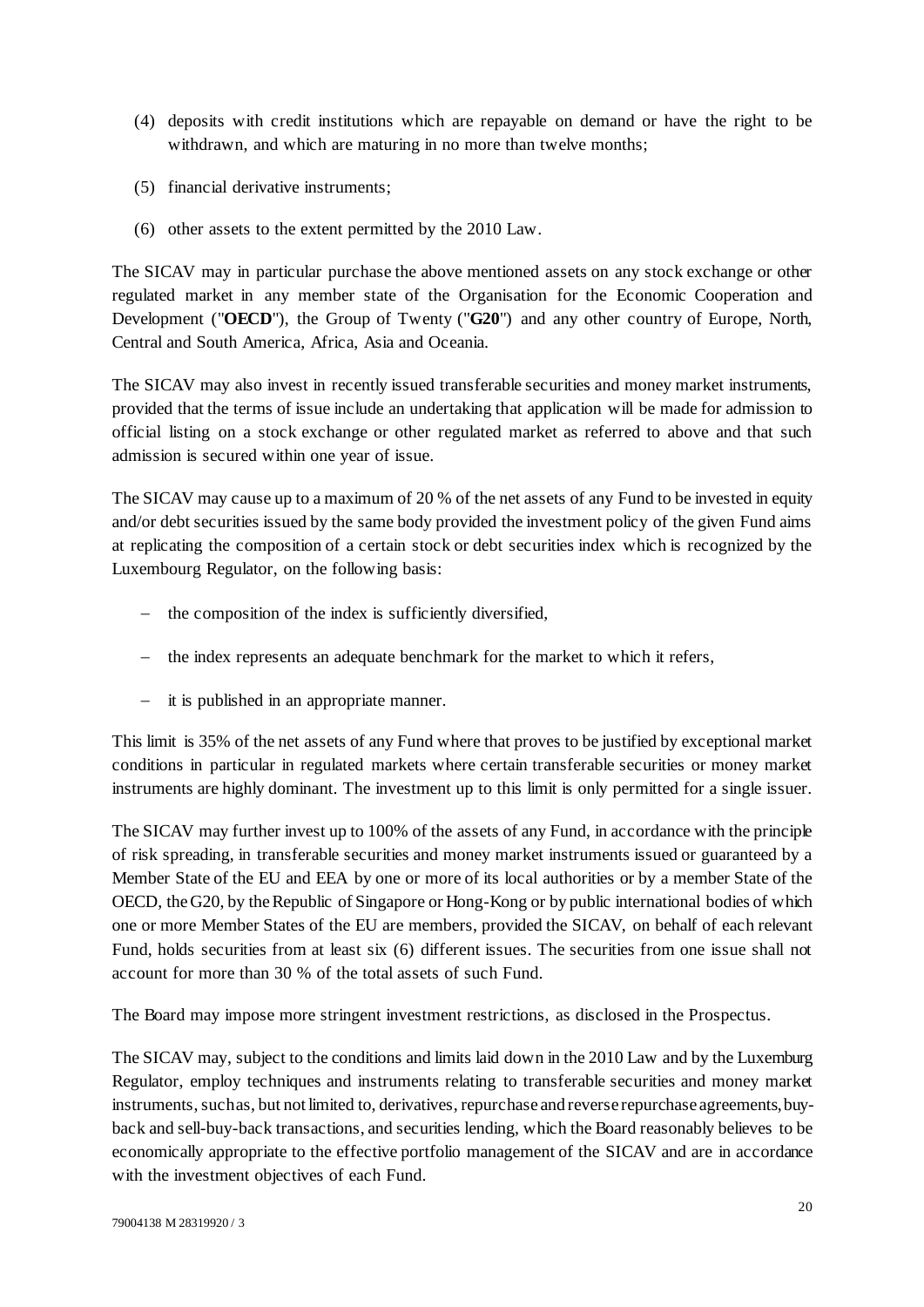The Board, acting in the best interest of the SICAV, may decide, in the manner described in the Prospectus, that (i) all or part of the assets of the SICAV or of any Fund be co-managed on a segregated basis with other assets held by other investors, including other undertakings for collective investment and/or their sub-funds, or that (ii) all or part of the assets of two (2) or more Funds of the SICAV be comanaged amongst themselves on a segregated or on a pooled basis. The assets which are co-managed shall be referred to as a "pool" notwithstanding the fact that such pool(s) are used solely for internal management purposes. The pool(s) do not constitute separate entities and are not directly accessible to the Shareholders. Each of the co-managed Funds shall be allocated its specific assets. Where the assets of two or more Funds are pooled, the assets attributable to each participating Fund will initially be determined by reference to its initial allocation of assets to such a pool and will change in the event of additional allocations or withdrawals. The entitlements of each participating Fund to the co-managed assets apply to each and every line of investments of such pool. Additional investments made on behalf of the co-managed Funds shall be allotted to such Funds in accordance with their respective entitlement and assets sold shall be levied similarly on the assets attributable to each participating Fund.

### <span id="page-20-0"></span>**ARTICLE 19. CONFLICT OF INTEREST**

No contract or other transaction between the SICAV and any other SICAV or firm shall be affected or invalidated by the fact that any one or more of the Directors or officers of the SICAV is interested in or is a Director, associate, officer or employee of, such other company or firm. Any Director or officer of the SICAV who serves as a director, associate, officer or employee of any company or firm with which the SICAV shall contract or otherwise engage in business, shall not, by reason of such affiliation with such other company or firm, be prevented from deliberating, voting and acting upon any matters with respect to such contracts or other business.

In the event that any Director or officer of the SICAV may have a personal interest in any transaction of the SICAV, such Director or officer shall make known to the Board such personal interest and shall not participate in the deliberations or vote on any such transaction, as applicable.

The term "personal interest", as used above shall not include any relationship with, or interest in any matter, position or transaction involving any person, company or affiliate, as may from time to time be determined by the Board in its discretion, unless such "personal interest" is considered to be a conflicting interest by applicable laws and regulations. If, as a result of a personal interest that may result in a conflict of interest, the quorum and/or majority required by Article [14.4](#page-16-0) hereof cannot be met, the Board may decide to bring the decision on that matter before the Shareholders at the general meeting of Shareholders, unless such a decision relates to ordinary business entered into under normal conditions.

## <span id="page-20-1"></span>**ARTICLE 20. AUDITORS**

The general meeting of the Shareholders shall appoint a "*réviseur d'entreprises agréé*" (the "**Auditor**"), who shall carry out the duties prescribed by the 2010 Law.

The general meeting of Shareholders shall determine their number and the duration of their term. The Auditor shall be appointed for a duration not exceeding six (6) years. The Auditor may be re-appointed at the end of their term and removed from office pursuant to a Shareholders resolution at any time, with or without cause, subject to the applicable legal provisions.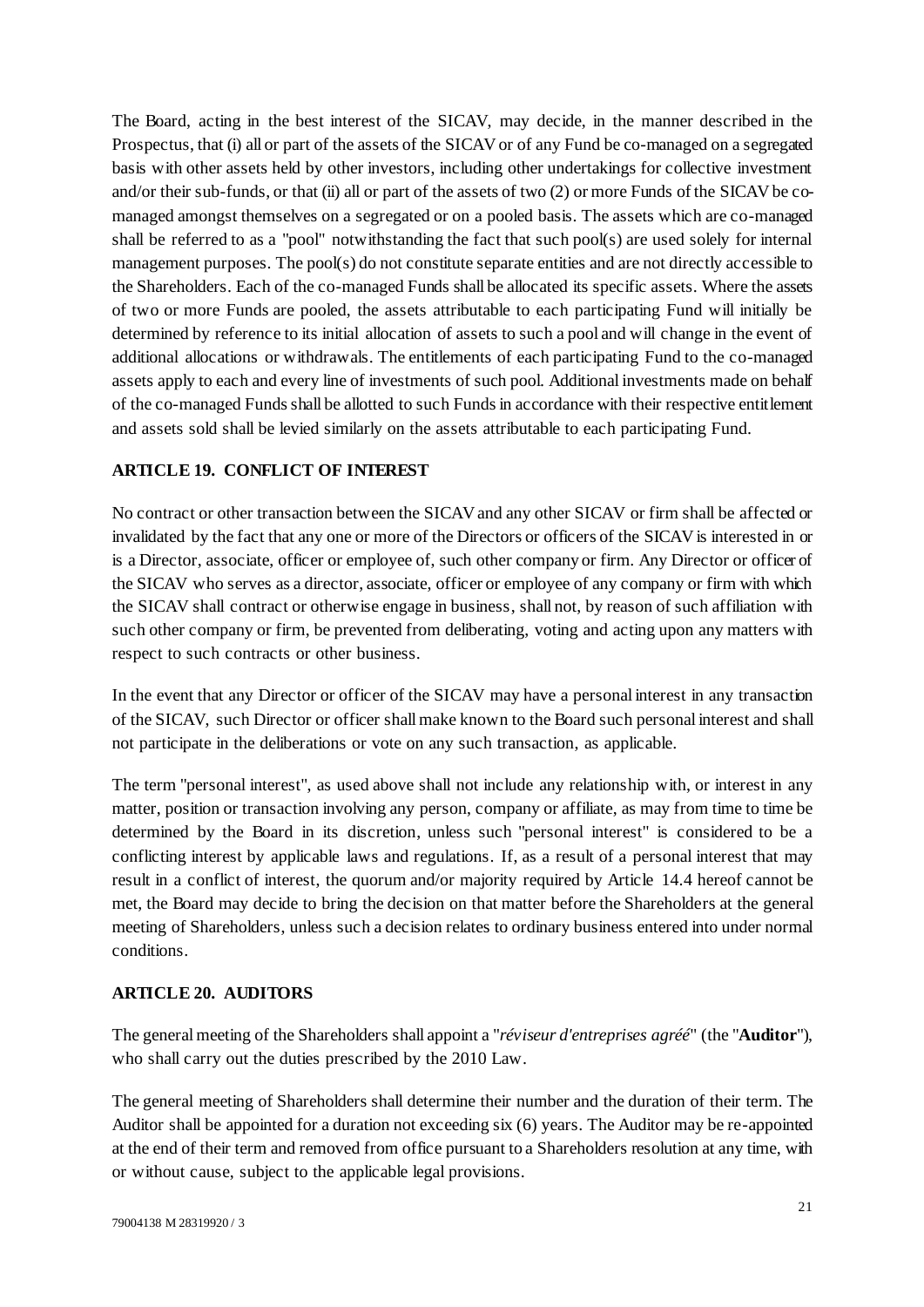## **TITLE IV. GENERAL MEETINGS OF SHAREHOLDERS**

## **ARTICLE 21. POWERS**

The general meeting of Shareholders shall have the powers reserved to it by the 1915 Law and these Articles.

Any regularly constituted general meeting of Shareholders shall represent and bind all Shareholders of the SICAV.

The Shareholders shall not participate in or interfere with the SICAV's management.

## **ARTICLE 22. ANNUAL GENERAL MEETING**

An annual general meeting of the Shareholders shall be held within six months from the end of the financial year, in accordance with provisions of Article 450-8 of the 1915 Law.

General meetings of Shareholders, including the annual general meeting of Shareholders, shall be held at the registered office of the SICAV, or at such other place in Luxembourg as may be specified in the notice of the meeting at the date and time specified in such notice. Such meetings can be held abroad only if so required by unforeseen circumstances or force majeure events, as determined by the Board.

## **ARTICLE 23. DECISION-MAKING PROCEDURE**

## **23. 1 Calling of meetings**

<span id="page-21-0"></span>The Board or the Auditor(s), may call general meetings of Shareholders. A general meeting of Shareholders must be called if one (1) or more Shareholders representing at least ten percent (10%) of the SICAV's share capital so request in writing, indicating the agenda for the meeting.

General meetings of Shareholders are convened in accordance with the provisions of Article 450-8 of the 1915 Law, except where all Shares are in registered form, in which case the Shareholders can be convened at least eight (8) days in advance by registered letter or any other means of communication (including email) accepted by the relevant Shareholder.

If all Shareholders are present or represented at a general meeting of Shareholders and state that they have been informed of the agenda, the general meeting of Shareholders may be held without a prior notice having been sent.

One (1) or more Shareholders representing at least ten percent (10%) of the SICAV's share capital may request in writing that additional items be added to the agenda of a general meeting of Shareholders. Such a request must be sent to the SICAV's registered office by registered mail at least five (5) days before the scheduled date of the meeting.

## **23. 2 Form of resolutions**

<span id="page-21-1"></span>If the SICAV has a sole Shareholder, that Shareholder shall exercise the powers, entrusted to him/her/it by the 1915 Law, on the general meeting of Shareholders. In this case and to the extent applicable, if the term "sole Shareholder" is not expressly mentioned in these Articles, all references to the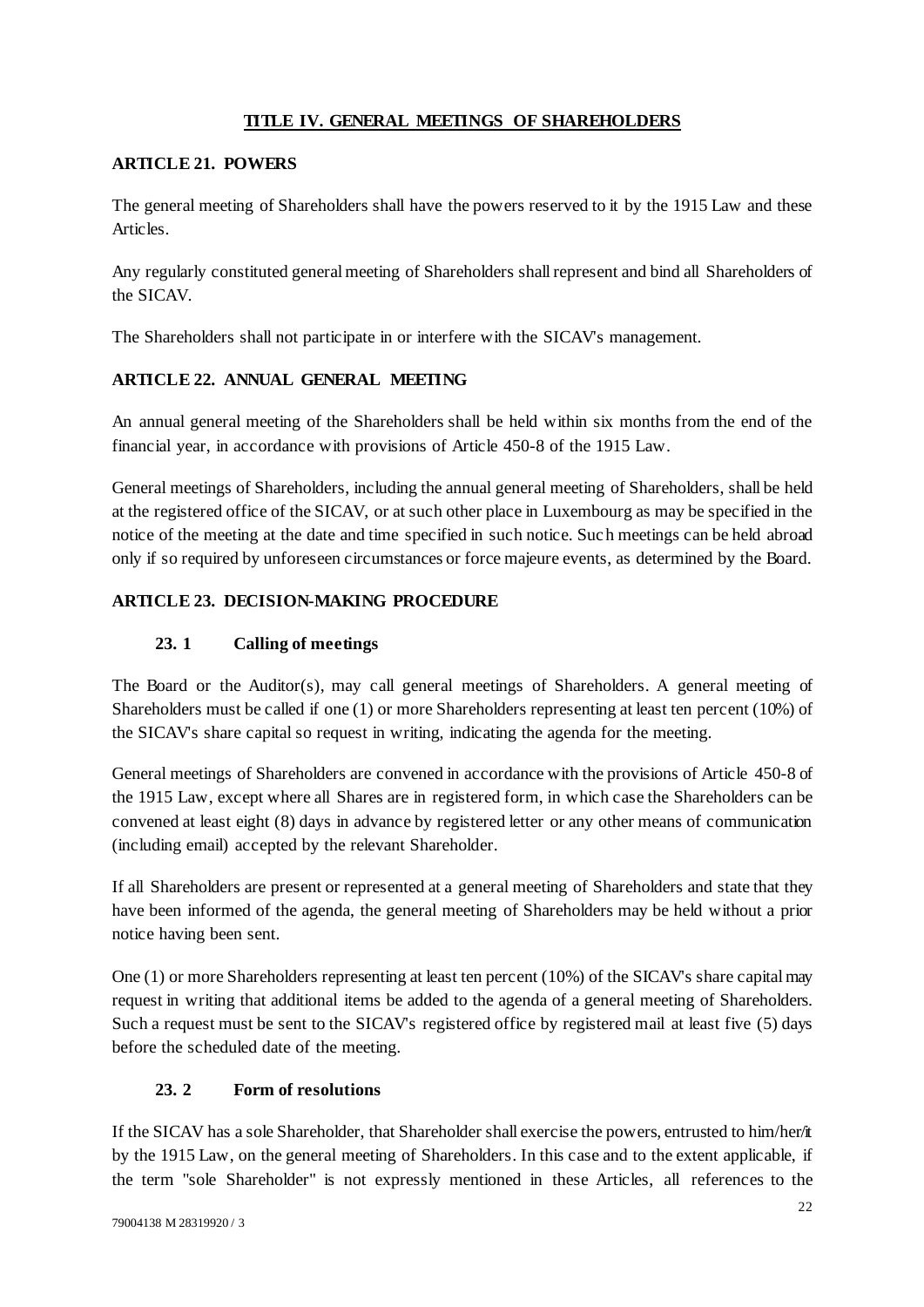"Shareholders" and the "general meeting of Shareholders" shall be deemed to refer to the sole Shareholder. Resolutions taken by the sole Shareholder must be set out in writing.

Unless otherwise determined by the Board, Shareholders may attend general meetings of Shareholders by conference call, videoconference or any other means of instant communication enabling their identification in accordance with and subject to the provisions of Article 450-1 of the 1915 Law. Such participation shall be deemed equivalent to physical attendance at the general meeting of Shareholders.

Shareholders can vote at a general meeting of Shareholders using voting forms. The Shareholders may only use voting forms provided by the SICAV and which contains at least the place, date, and time of the meeting, the agenda of the meeting and the proposals submitted to the decision of the meeting. Voting forms must be submitted to the SICAV's registered office or to the address specified in the convening notice either by post, email or in person. Any voting form which is not signed by the Shareholder (or the latter's authorised representative(s), as applicable) and which does not contain the Shareholder's vote on each proposed resolution, i.e. abstention, for or against, shall be void.

Voting forms must be received no later than the date and time specified in the convening notice.

The Board may determine other conditions that must be fulfilled by Shareholders to permit their participation in a general meeting of Shareholders.

## **23. 3 Procedure**

<span id="page-22-0"></span>The Chair of the Board, or, in his or her absence, any other person appointed by the general meeting of Shareholders shall preside over the meeting. The chair shall appoint a secretary. The general meeting of Shareholders shall appoint one (1) or more scrutineers. The chair, together with the secretary and the scrutineer(s), shall form the presiding committee of the general meeting of Shareholders.

An attendance list indicating the name of each Shareholder, the number of Shares held and, if applicable, the name of the Shareholders' representatives, shall be drawn up and signed by all members of the presiding committee or, as the case may be, their representatives.

# **23. 4 Voting**

<span id="page-22-1"></span>The Board may decide that rights of Shareholders to participate in a general meeting of Shareholders and vote in respect of his/hers/its Shares shall be determined with respect to the Shares held by that Shareholder as at the Record Date.

Each Share carries one (1) vote, unless otherwise provided for by the 1915 Law or these Articles. Each Shareholder has voting rights corresponding to the number of Shares held.

A Shareholder may appoint, in writing, either by original or copy sent via fax or email, a proxy holder, who need not be a Shareholder and who may be a member of the Board, to represent him/her/it at a general meeting of Shareholders.

Without prejudice to these Articles and the 1915 Law, pursuant to which the rights of Shares are or may be suspended, the Board can suspend the voting rights of a Shareholder that is in default of his/her/its obligations under these Articles or the relevant subscription letter or agreement.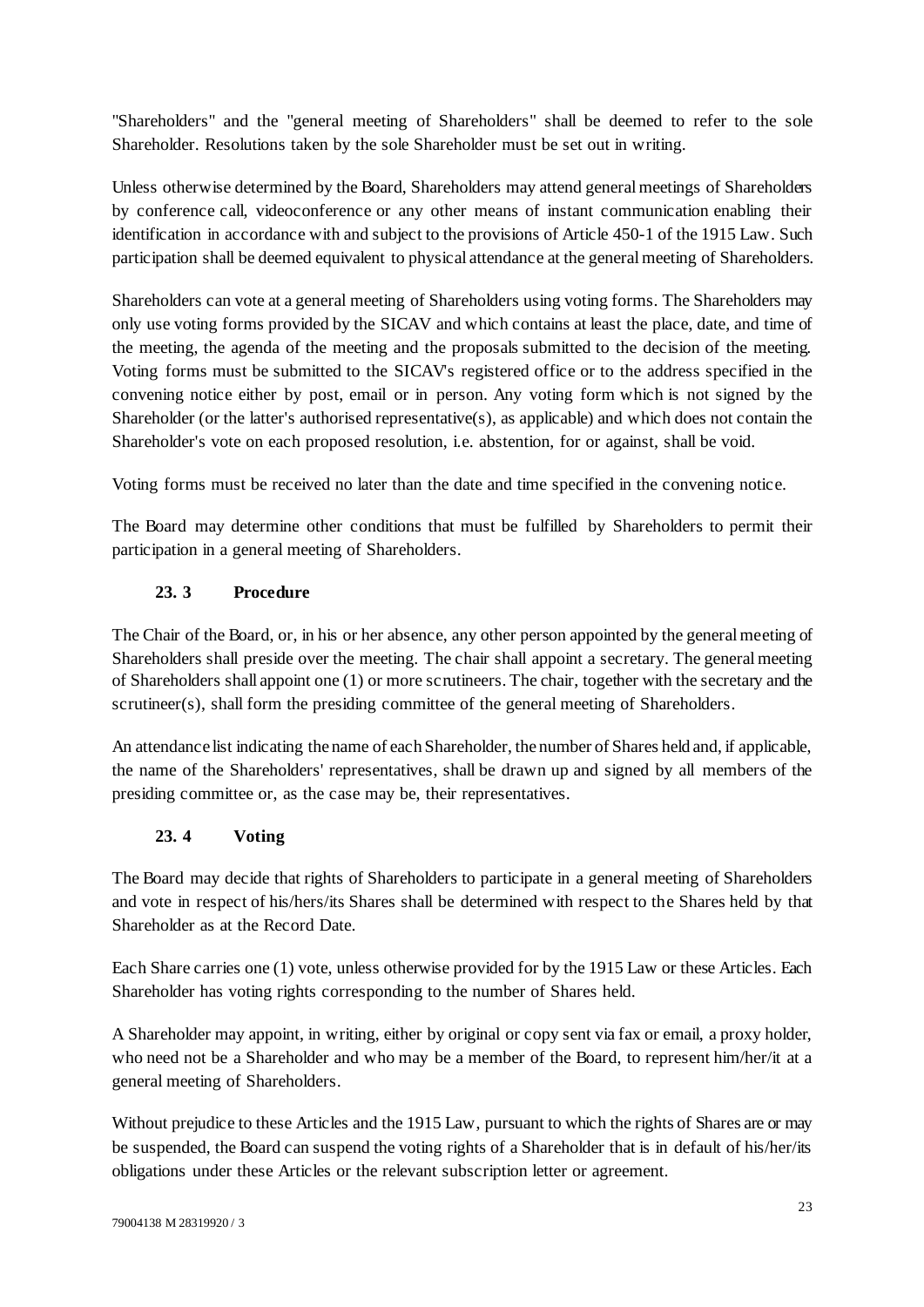Each Shareholder may personally undertake to refrain temporarily or permanently from exercising all or some of his/her/its voting rights. Any such renunciation is binding on the SICAV as from the time the SICAV is notified of it.

## **23. 5 Quorum and majority**

## **23. 5.1 Decisions amending the Articles and change of nationality**

<span id="page-23-0"></span>Resolutions to amend these Articles or change the SICAV's nationality and resolutions whose adoption is subject, pursuant to these Articles or the 1915 Law, to the quorum and majority required to amend the Articles must be approved by at least two thirds (2/3) of the votes cast in accordance with the provisions of Article 450-3 of the 1915 Law at a meeting at which at least half (1/2) of the issued and outstanding Shares are present or represented. If this quorum is not met at the first meeting, a second meeting, with the same agenda, may be convened, in accordance with the provisions of the 1915 Law, for which no quorum shall be required.

Insofar as permitted by law, the Shareholders, by adhering to these Articles, waive their right to consult the proposed amendments to the Articles and the draft consolidated Articles provided for by Article 461-6 (6) of the 1915 Law.

## **23. 5.2 Other decisions**

<span id="page-23-1"></span>All other decisions for which no specific quorum or majority is required in these Articles or by the 1915 Law must be approved by the general meeting of Shareholders by a simple majority of the votes cast, regardless of the number of Shares present or represented at the meeting.

## **23.6. General Meetings of Shareholders in a Fund or in a Class of Shares**

The Shareholders of the Class or Classes issued in respect of any Fund may hold, at any time, general meetings of Shareholders of a relevant Class to decide on any matters which relate exclusively to such Fund.

In addition, the Shareholders of any Class may hold, at any time, general meetings of Shareholders for any matters which are specific to such Class.

The provisions of these Articles [23. 1,](#page-21-0) [23. 2,](#page-21-1) [23. 3,](#page-22-0) [23. 4](#page-22-1) and [23. 5.2](#page-23-1) shall apply to such general meetings of Shareholders.

# **TITLE V. FINANCIAL YEAR AND ALLOCATION OF PROFITS**

# **ARTICLE 24. FINANCIAL YEAR**

The SICAV's financial year starts on the first day of January and ends on the last day of December of each year.

# **ARTICLE 25. APPROVAL OF THE ANNUAL ACCOUNTS**

At the end of each financial year, the accounts are closed and the Board shall draw up the SICAV's annual accounts in accordance with the 1915 Law and submit them to the Auditor for review and to the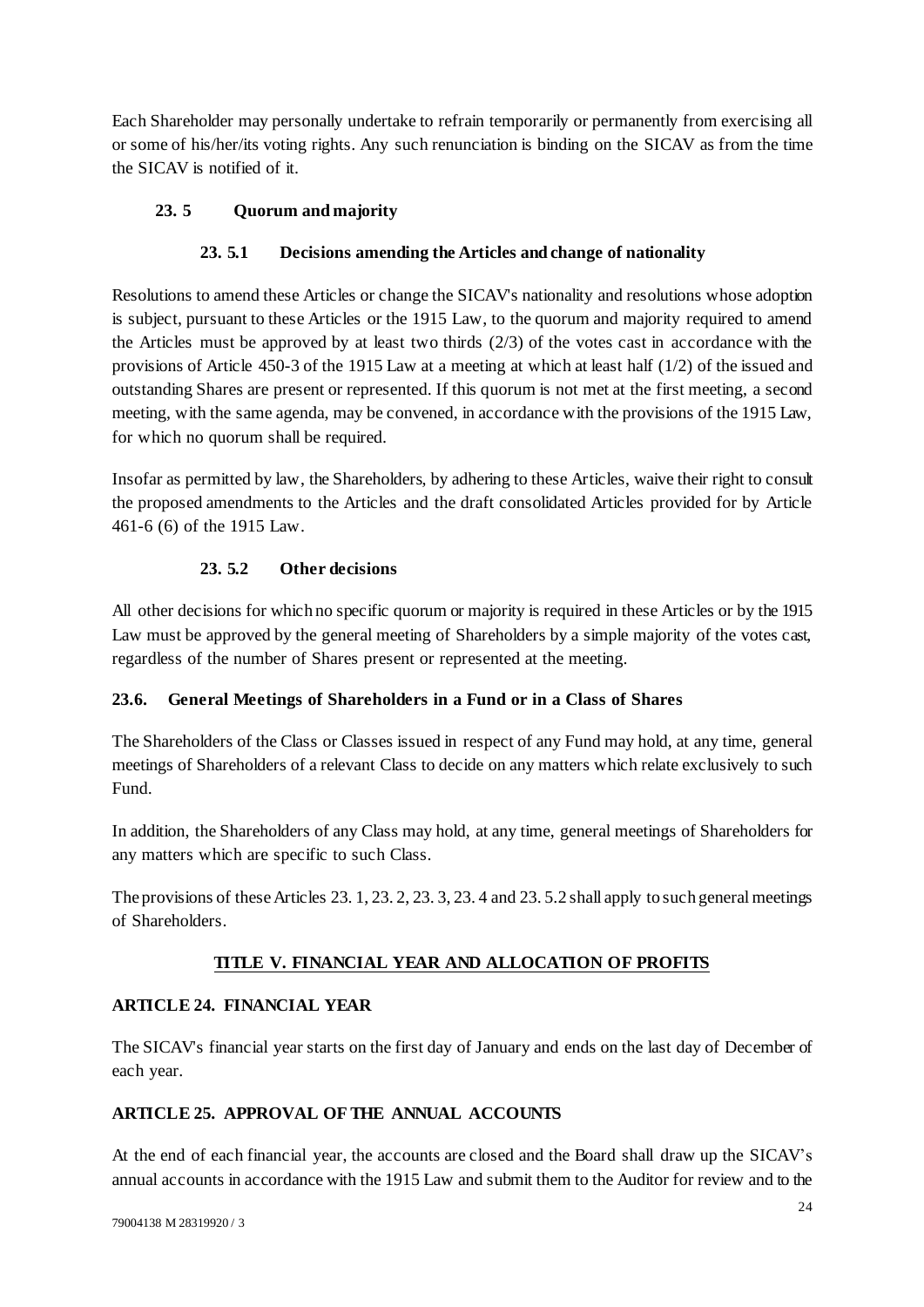general meeting of Shareholders for approval.

Each Shareholder or his/her/its representative may inspect the annual accounts at the SICAV's registered office as provided by the 1915 Law.

### **ARTICLE 26. DISTRIBUTIONS**

The general meeting of Shareholders of the Class or Classes issued in respect of any Fund shall, upon proposal from the Board and within the limits provided by law, determine how the results of such Fund and Class(es) shall be disposed of, and may from time to time declare, or authorise the Board to declare, distributions, subject always to compliance with the distribution entitlement of the holders of non-voting Shares, if non-voting Shares have been issued.

For any Class entitled to distributions, the Board may decide to pay interim dividends within the limits provided in the 2010 Law and subject to compliance with the distribution entitlement of the holders of non-voting Shares, if non-voting Shares have been issued.

Distributions may be paid in such currency and at such time and place that the Board shall determine from time to time.

The Board may decide to distribute stock dividends in lieu of cash dividends upon such terms and conditions as may be set forth by the Board.

Any distribution that has not been claimed within five (5) years of its declaration shall be forfeited and revert to the Class or Classes issued in respect of the relevant Fund.

No interest shall be paid on a dividend declared by the SICAV and kept by it at the disposal of its beneficiary.

## **TITLE VI. FINAL PROVISIONS**

#### <span id="page-24-1"></span>**ARTICLE 27. DEPOSITARY**

To the extent and under the conditions required by law, the SICAV shall enter into a depositary agreement with a banking or saving institution (herein referred to as the "**Depositary**").

The Depositary shall fulfil the duties and responsibilities as provided for by the 2010 Law.

## <span id="page-24-0"></span>**ARTICLE 28. LIQUIDATION AND TERMINATION OF FUNDS OR CLASSES OF SHARES**

The Board may, with due regard to the best interests of the Shareholders, decide to compulsory redeem all the Shares of the relevant Fund or Class at the net asset value per Share (taking into account actual realisation prices of investments and realisation expenses) valid on the Valuation Day at which such decision shall take effect (i) in the event that for any reason the value of the total net assets of any Fund has decreased to, or has not reached, an amount determined by the Board to be the minimum level for such Fund to be operated in an economically efficient manner, or (ii) in case of a rationalisation, or (iii) in light of prevailing market circumstances or other conditions such as but not limited to political, economic, regulatory or other special circumstances beyond the control of the Board, or (iv) for any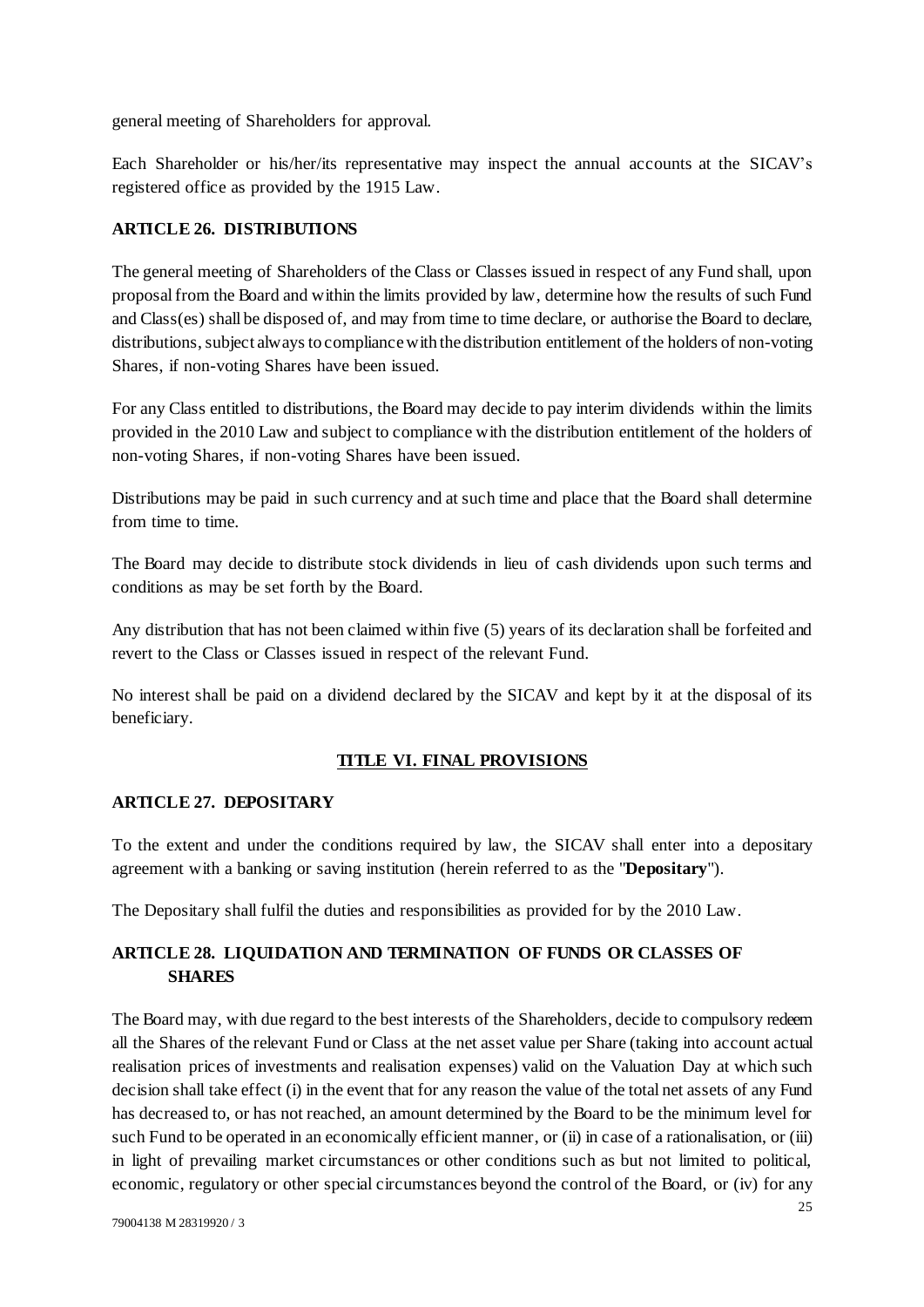other reason as set forth in the Prospectus or determined by any applicable law or regulation, or (v) if the interests of the Shareholders would otherwise justify it. Unless otherwise decided by the Board, the Management Company shall act as liquidator of the relevant Fund. The decision to liquidate or terminate will be published (insofar as required by applicable regulations) or sent to the Shareholders at their address indicated in the Shareholders' Register prior to the effective date of the liquidation or termination and will indicate the reasons for, and the procedures of, the liquidation or termination. Unless it is otherwise decided in the interests of, or to keep equal treatment between the Shareholders, the Shareholders of the Fund or Class concerned may continue to request redemption or switch of their Shares free of charge (but taking into account actual realisation prices of investments and realisation expenses) prior to the date effective for the compulsory redemption.

Where the Board does not have the authority to do so or where the Board determines that the decision should be put for Shareholders' approval, the decision to redeem all the Shares of the relevant Fund or Class may be taken at a meeting of the relevant Shareholders instead of being taken by the Board. The Shareholders will be refunded at the net asset value of their Shares (taking into account actual realisation prices of investments and realisation expenses) valid on the Valuation Day, at which such decision shall take effect. There shall be no quorum requirements for such general meeting of Shareholders which shall decide by resolution taken by simple majority of the votes cast at such meeting.

Assets which may not be distributed to their beneficiaries upon the implementation of the redemption will be deposited with the *Caisse de Consignation* on behalf of the persons entitled thereto.

All redeemed Shares shall be cancelled.

A Fund qualifying as a feeder fund shall be liquidated when its master itself is liquidated, merged or split under the conditions provided for by 2010 Law.

#### **ARTICLE 29. REORGANISATION OF SHARE CLASSES**

The Board may decide to compulsory switch any Class(es) to one or several other Classes (i) in the event that for any reason the value of the total net assets of any Class(es) has decreased to, or has not reached, an amount determined by the Board to be the minimum level for such Class(es) to be operated in an economically efficient manner, or (ii) in case of a rationalization, or (iii) in light of prevailing market circumstances or other conditions such as but not limited to political, economic, regulatory or other special circumstances beyond the control of the Board, or (iv) for any other reason as set forth in the Prospectus or determined by any applicable law or regulation, or (v) if the interests of the Shareholders would otherwise justify it. The decision to switch will be published (insofar as required by applicable regulations) or sent to the concerned Shareholders at their address indicated in the register of Shareholders' register prior to the effective date of the switch and will indicate the reasons for, and the procedures of, the switch. Concerned Shareholders shall be given the possibility, within a period of one (1) month as of the date of the notice, to request the redemption or the switch to another Fund or another Class, free of charge. At the expiry of this one 1 month notice period, any Shareholder who has not requested the redemption or switch of its Shares shall be bound by the decision relating to the compulsory switch.

#### **ARTICLE 30. DIVISION**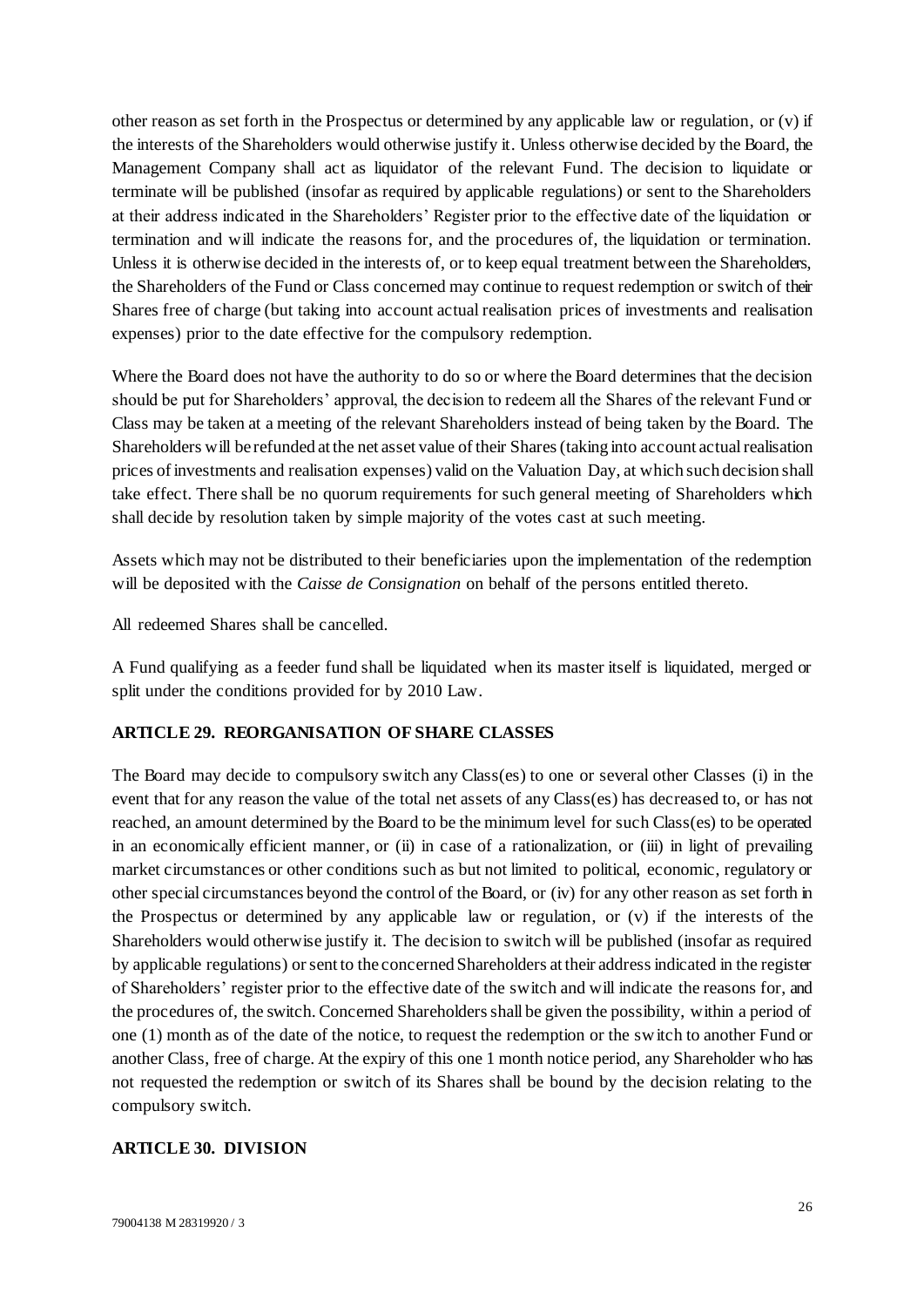In the interest of a Fund and its Shareholders, the Board may also decide to divide any Fund or Class, or part of it, into one or more other Fund(s) or Class(es). The Shareholders concerned by the division will be informed of the decision to divide the Fund or Class by way of a notice and/or in any other ways as required or permitted by applicable laws and regulations. The notice will indicate the reasons for such decision as well as the applicable process for the contemplated operations, in accordance with any applicable regulation, as the case may be. Shareholders of the relevant Fund or Class shall be given the possibility, within a period or one (1) month as of the date of the notice, to request the redemption or the switch of its Shares, free of any charges. At the expiry of this one (1) month's period, any Shareholder who has not requested the repurchase or exchange or its Shares shall be bound by the decision relating to the division.

## <span id="page-26-0"></span>**ARTICLE 31. MERGER OF THE SICAV AND OF FUNDS**

### **31. 1 Mergers of the SICAV**

<span id="page-26-2"></span>The Board may decide to proceed with a merger of the SICAV within the meaning of the 2010 Law, either as receiving or absorbed UCITS, with:

- another Luxembourg or foreign UCITS (the "**Other UCITS**"); or
- a compartment thereof,

and, as appropriate, to redesignate the Shares of the SICAV concerned as Shares of this Other UCITS, or of the relevant sub-fund thereof as applicable.

In case the SICAV is the receiving UCITS, solely the Board will decide on the merger and effective date thereof.

The decision to merge will be published (insofar as required by applicable regulations) or sent to the Shareholders at their address indicated in the Shareholders' Register prior to the effective date of the merger and will indicate the reasons for, and the procedures of the merger.

In case the SICAV is the absorbed UCITS, and hence ceases to exist, the general meeting of the Shareholders, has to approve, and decide on the effective date of, such merger by a resolution adopted with no quorum requirement and at a simple majority of the votes cast at such meeting.

Such a merger shall be subject to the conditions and procedures imposed by the 2010 Law in particular concerning the merger and the information to be provided to the Shareholders.

#### **31. 2 Mergers of Fund(s)**

<span id="page-26-1"></span>The Board may decide to proceed with a merger of any Fund, either as receiving or absorbed Fund, with:

- another existing Fund within the SICAV or another sub-fund within an Other UCITS (the "**Other Fund**"); or
- an Other UCITS,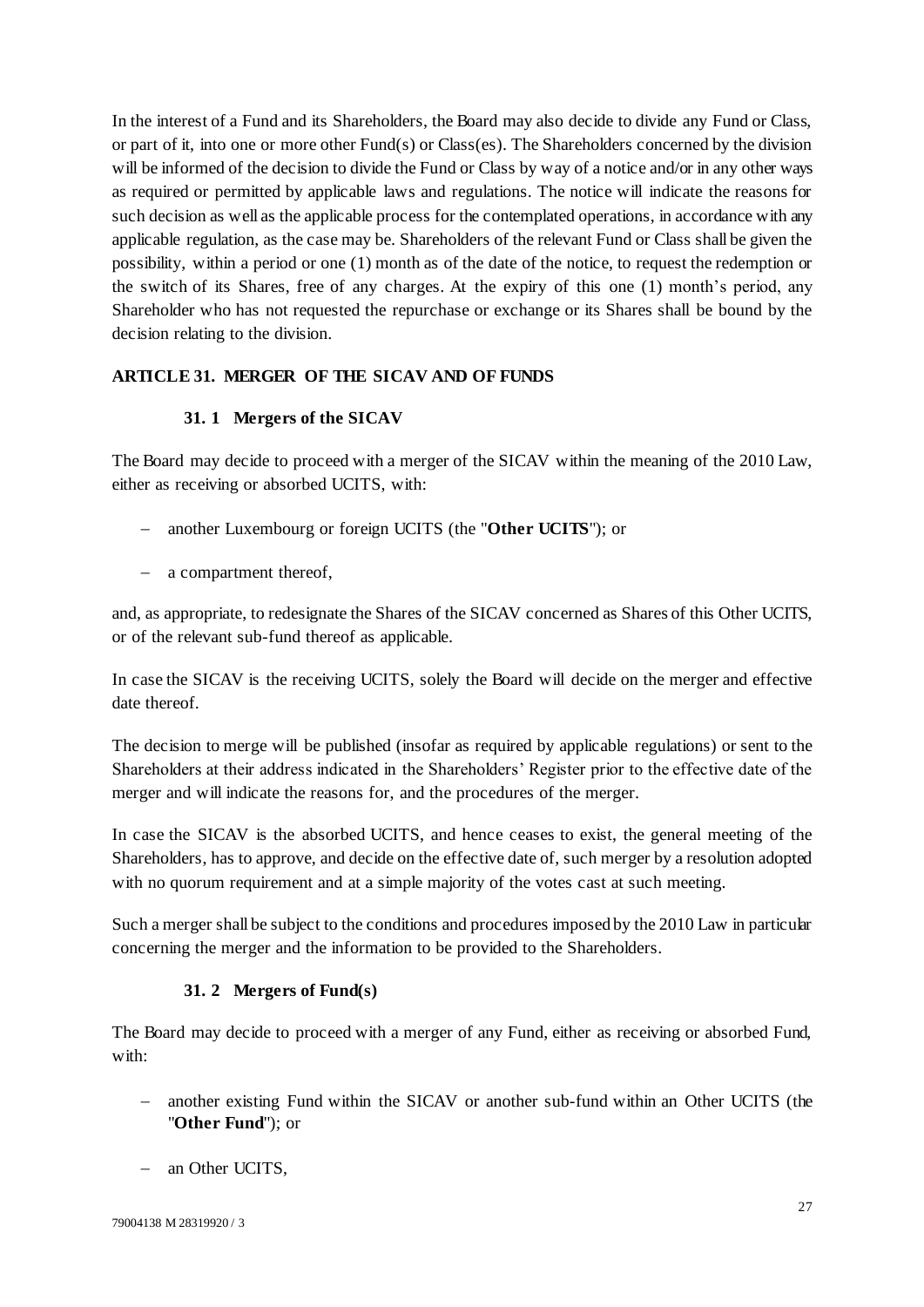and, as appropriate, to redesignate the Shares of the Fund concerned as shares of the Other UCITS, or of the Other Fund as applicable. The Board will decide on the merger and effective date thereof.

Such a merger shall be subject to the conditions and procedures imposed by the 2010 Law, in particular concerning the common draft terms of merger and the information to be provided to the Shareholders.

### <span id="page-27-0"></span>**ARTICLE 32. DISSOLUTION OF THE SICAV**

The SICAV may at any time be dissolved by a resolution of the general meeting of Shareholders subject to the quorum and majority requirements referred to in [Article 32](#page-27-0) hereof.

Whenever the share capital of the SICAV falls below two-thirds  $(2/3)$  of the minimum capital indicated in [Article 5](#page-1-0) hereof, the question of the dissolution of the SICAVshall be referred to the general meeting of Shareholders by the Board. The general meeting of Shareholders, for which no quorum shall be required, shall decide by simple majority of the Shares represented at the meeting.

The question of the dissolution of the SICAV shall further be referred to the general meeting of Shareholders whenever the share capital falls below one-fourth  $(1/4)$  of the minimum capital set by [Article 5](#page-1-0) hereof; in such an event, the general meeting of Shareholders shall be held without any quorum requirements and the dissolution may be decided at the majority of one fourth (1/4) of the Shares represented at the meeting.

The meeting must be convened so that it is held within a period of forty (40) days from ascertainment that the net assets of the SICAV have fallen below two-thirds  $(2/3)$  or one-fourth  $(1/4)$  of the legal minimum, as the case may be.

The decision to dissolve the SICAV will be published in accordance with Article 430-3 of the 1915 Law.

A dissolution shall be carried out by one or several liquidators, who may be physical persons or legal entities, appointed by the general meeting of Shareholders which shall determine their powers and their compensation.

The liquidator(s) will realise each Fund's assets in the best interests of the Shareholders and apportion the proceeds of the liquidation, after deduction of liquidation costs, amongst the Shareholders of the relevant Fund according to their respective pro rata subject always to compliance with the distribution entitlement of the holders of non-voting Shares, if non-voting Shares have been issued.

Any amounts unclaimed by the Shareholders at the closing of the liquidation of the SICAV will be deposited with the *Caisse de Consignation* in Luxembourg for a duration of thirty (30) years. If amounts deposited remain unclaimed beyond the prescribed time limit, they shall be forfeited.

## **ARTICLE 33. AMENDMENTS TO THE ARTICLES**

These Articles may be amended by a general meeting of Shareholders subject to the quorum and majority requirements provided by the 1915 Law, as amended.

Where the exercise of Shareholder voting rights has been waived by or suspended for one or several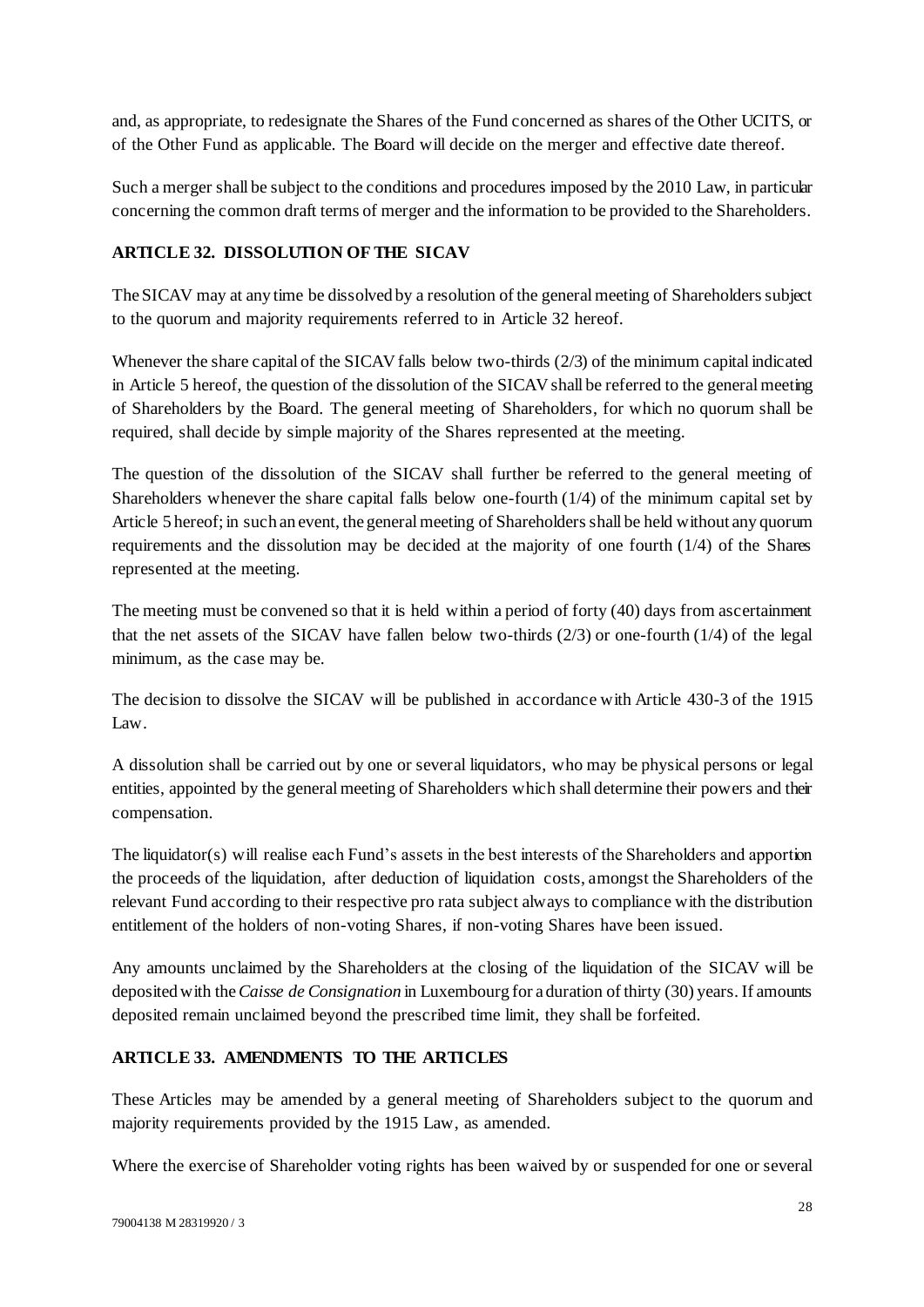Shareholders in accordance with Article [23. 4,](#page-22-1) the holdings of such Shareholders will not be taken into account for the purpose of calculating quorum and majority requirements.

## **ARTICLE 34. APPLICABLE LAW**

All matters not governed by these Articles shall be determined in accordance with the 1915 Law and the 2010 Law, supplementing certain provisions of these Articles.

#### **TITLE VII. DEFINITIONS**

### **ARTICLE 35. DEFINITIONS**

The following definitions apply throughout these Articles unless the context otherwise requires:

| "1915 Law"              | The Luxembourg law of 10 August 1915 on commercial companies,<br>as may be amended or replaced from time to time.                        |
|-------------------------|------------------------------------------------------------------------------------------------------------------------------------------|
| "2010 Law"              | The Luxembourg law of 17 December 2010 on undertakings for<br>collective investment, as may be amended or replaced from time to<br>time. |
| "Articles"              | The present articles of incorporation of the SICAV.                                                                                      |
| "Auditor"               | A réviseur d'entreprises agréé within the meaning of the 2010 Law,<br>the 1915 Law and as further described in Article 20.               |
| "Board"                 | Has the meaning ascribed thereto in Article 13.                                                                                          |
| "Business Day"          | Has the meaning ascribed thereto in the Prospectus.                                                                                      |
| "Chair"                 | Has the meaning ascribed thereto in Article 14.1.                                                                                        |
| "Class"                 | Each class of Shares created within a Fund.                                                                                              |
| "Dematerialisation Act" | The Luxembourg law of 6 April 2013 on dematerialised securities, as<br>may be amended or replaced from time to time.                     |
| "Depositary"            | Has the meaning ascribed thereto in Article 27.                                                                                          |
| "Director(s)"           | Has the meaning ascribed thereto in Article 13.                                                                                          |
| "Fund $(s)$ "           | Has the meaning ascribed thereto in Article 5.                                                                                           |
| "Luxembourg Regulator"  | The Commission de Surveillance du Secteur Financier.                                                                                     |
| "Management Company"    | management company authorised pursuant to<br>Directive<br>A<br>2009/65/EC on the coordination of laws, regulations<br>and                |